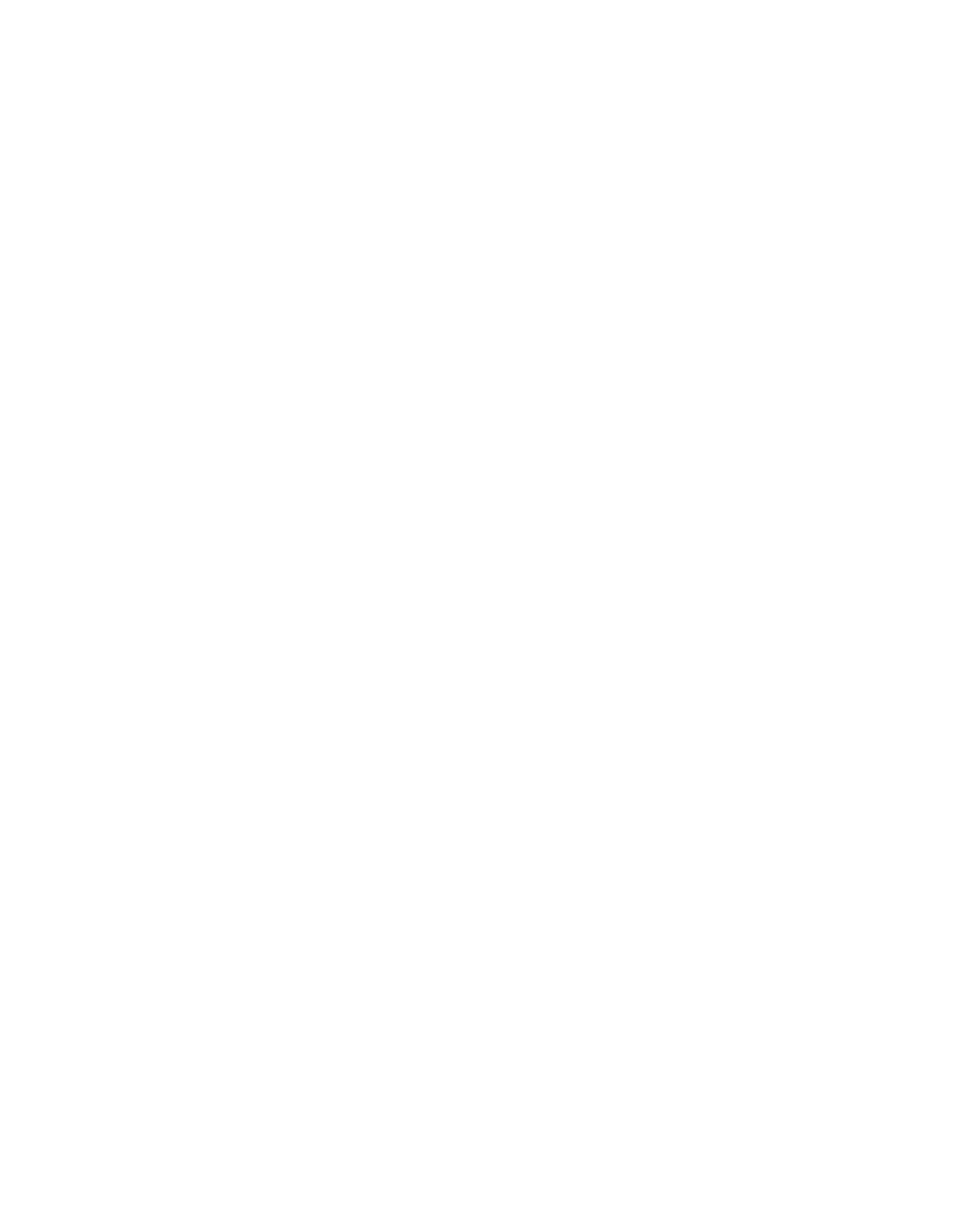# Managing Educator Talent promising Practices and Lessons from midwestern States

# April 2010

Monica P. Bhatt Ellen Behrstock, Ph.D.

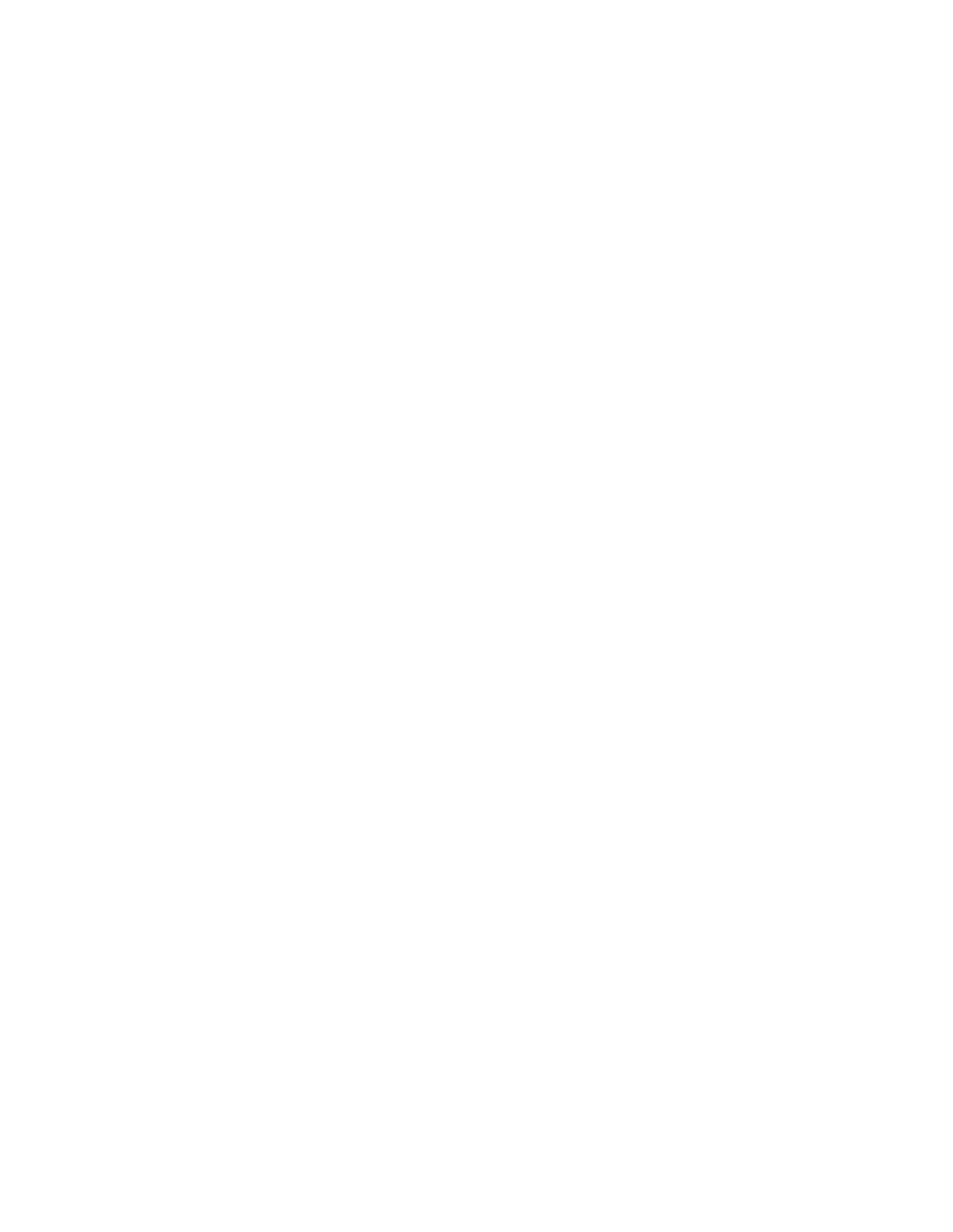# **Contents**

# Introduction . . . . . . . . . . . . . . . . . . . . . . . . . . . . . . . . . . . . . . . . . . . . . . . . . . . . . . . . . . . . . . . . . . . 1 Educator Talent Management: A Systemic Approach . . . . . . . . . . . . . . . . . . . . . . . . . . . . . . . . . . . . 2 State Efforts to Prepare, Recruit, and Retain Talented Educators . . . . . . . . . . . . . . . . . . . . . . . . . . . 4 Key State Findings . . . . . . . . . . . . . . . . . . . . . . . . . . . . . . . . . . . . . . . . . . . . . . . . . . . . . . . . . . . . . . 14 *Promising Practices: Policy and Program Highlights* Indiana Proposed Rules for Educator Preparation and Accountability . . . . . . . . . . . . . . . . . . . 14 Illinois Grow Your Own Program . . . . . . . . . . . . . . . . . . . . . . . . . . . . . . . . . . . . . . . . . . . . . . . 15 Wisconsin Quality Educator Initiative . . . . . . . . . . . . . . . . . . . . . . . . . . . . . . . . . . . . . . . . . . . . 16 Iowa Professional Development Model . . . . . . . . . . . . . . . . . . . . . . . . . . . . . . . . . . . . . . . . . . . 17 Minnesota Quality Compensation for Teachers (Q Comp) . . . . . . . . . . . . . . . . . . . . . . . . . . . . 18 Ohio Teaching and Learning Conditions Survey . . . . . . . . . . . . . . . . . . . . . . . . . . . . . . . . . . . . 19 Iowa Administrator Evaluation . . . . . . . . . . . . . . . . . . . . . . . . . . . . . . . . . . . . . . . . . . . . . . . . 20 Moving Toward an Aligned Educator Talent Management System . . . . . . . . . . . . . . . . . . . . . . . . . 21 Implications for Policymakers . . . . . . . . . . . . . . . . . . . . . . . . . . . . . . . . . . . . . . . . . . . . . . . . . . 21 The Need for Action . . . . . . . . . . . . . . . . . . . . . . . . . . . . . . . . . . . . . . . . . . . . . . . . . . . . . . . . . 22 References . . . . . . . . . . . . . . . . . . . . . . . . . . . . . . . . . . . . . . . . . . . . . . . . . . . . . . . . . . . . . . . . . . . . 23

# Acknowledgments

The authors gratefully acknowledge the following individuals for their valuable feedback, insights, and research that helped shape this policy analysis: Sara Wraight, J.D., Cassie Meyer, Ellen Cushing, and Ladan Rahnema of Learning Point Associates. Special thanks are due to Sabrina Laine, Ph.D., of Learning Point Associates for her insightful guidance, support, and input throughout each stage of the development of this analysis.

### **Page**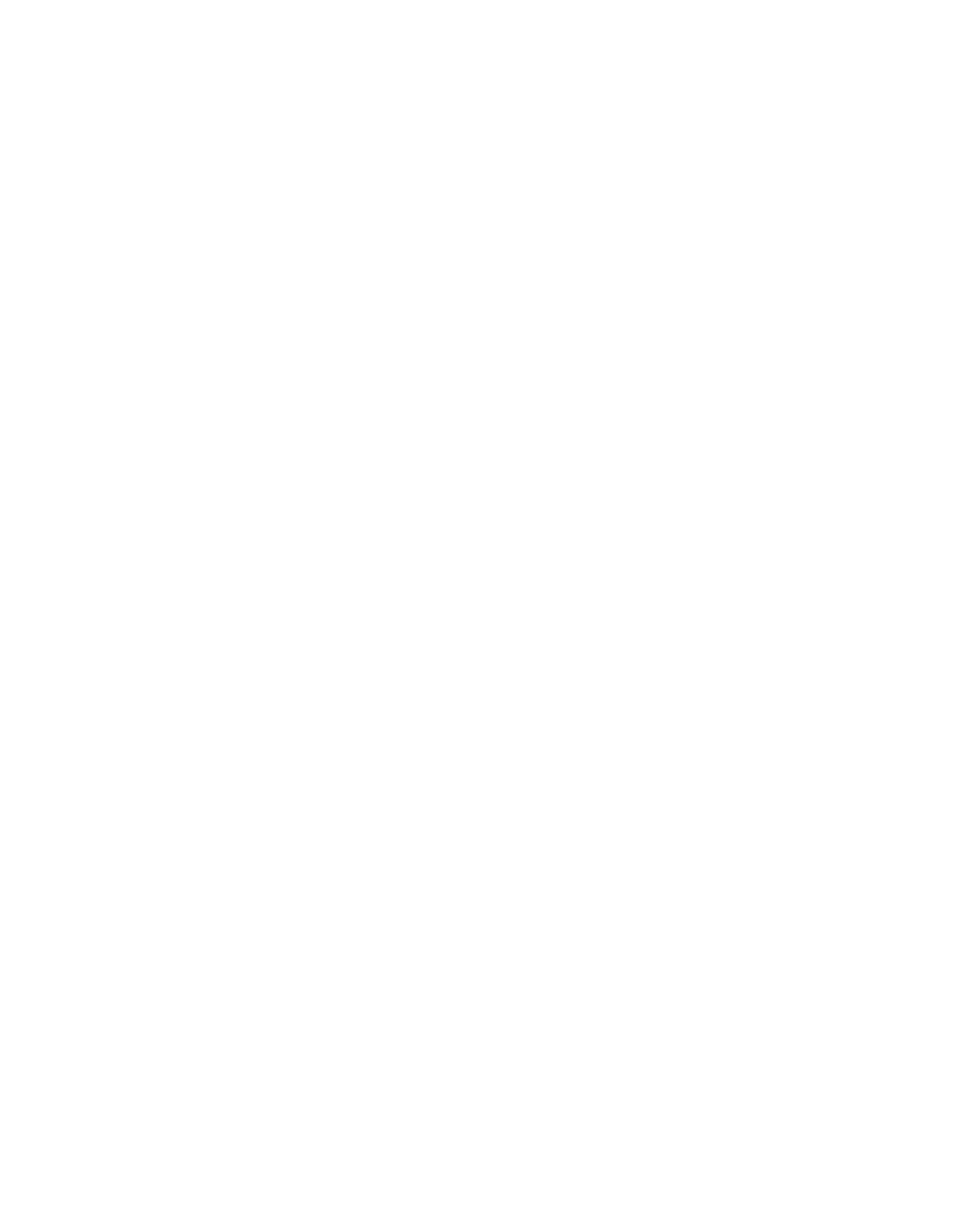# Introduction

Educator quality is the single most important school-level contributor to student learning and achievement (Leithwood, Louis, Anderson, & Wahlstrom, 2004; Rivkin, Hanushek, & Kain, 2005). The recruitment, retention, and development of effective educators are perennial policy concerns for states, particularly in hard-to-staff subjects and geographic areas (Imazeki & Goe, 2009). Researchers propose many policies to rectify problems related to teacher and principal effectiveness and improve the delivery of education, ranging from better preparation and ongoing development to more competitive salaries and professional working environments. Often, however, these policies are designed piecemeal and lack alignment and cohesion.

This analysis contends that significant and sustained improvements in teacher and principal effectiveness will be achieved only if all key policies across the educator career continuum are addressed in a cohesive, aligned, and strategic manner. Learning Point Associates has identified the key policies and actions that together determine the level of effectiveness of an educator throughout his or her career. Managing Educator Talent<sup>SM</sup> refers to the components of the educator career continuum that must be addressed in a coherent manner to maximize the effectiveness of all educators. Policymakers should consider research and best practice to develop multifaceted reforms in the following areas:

- Preparation (including certification and licensure)
- Recruitment and hiring
- Induction and mentoring
- Professional development
- • Compensation and other financial incentives
- Working conditions
- Performance management

Moreover, because these policy areas are interconnected, reforms must leverage resources across the system and build upon, not contradict or duplicate, other efforts.

To be effective, this holistic approach to improving educator quality must be embraced at all levels of governance. The U.S. Department of Education's competitive Race to the Top initiative is the most recent example of a federal incentive program geared toward promoting coordinated state reforms to educator quality policy. However, policymakers at the state and district levels also need to consider the educator career continuum holistically if teaching and learning in public schools are to improve. To do so, states must first examine the status quo of their educator talent management policies and fully understand the levers that influence the training, recruitment, hiring, development, and support of effective educators within their systems.

This policy analysis explains the need for a systemic approach to educator talent management. It then provides findings from a study of educator talent management systems in seven Midwestern states to illustrate regional trends in human capital management systems in education. Finally, the analysis offers recommendations for policymakers to move toward a more systemic educator talent management system.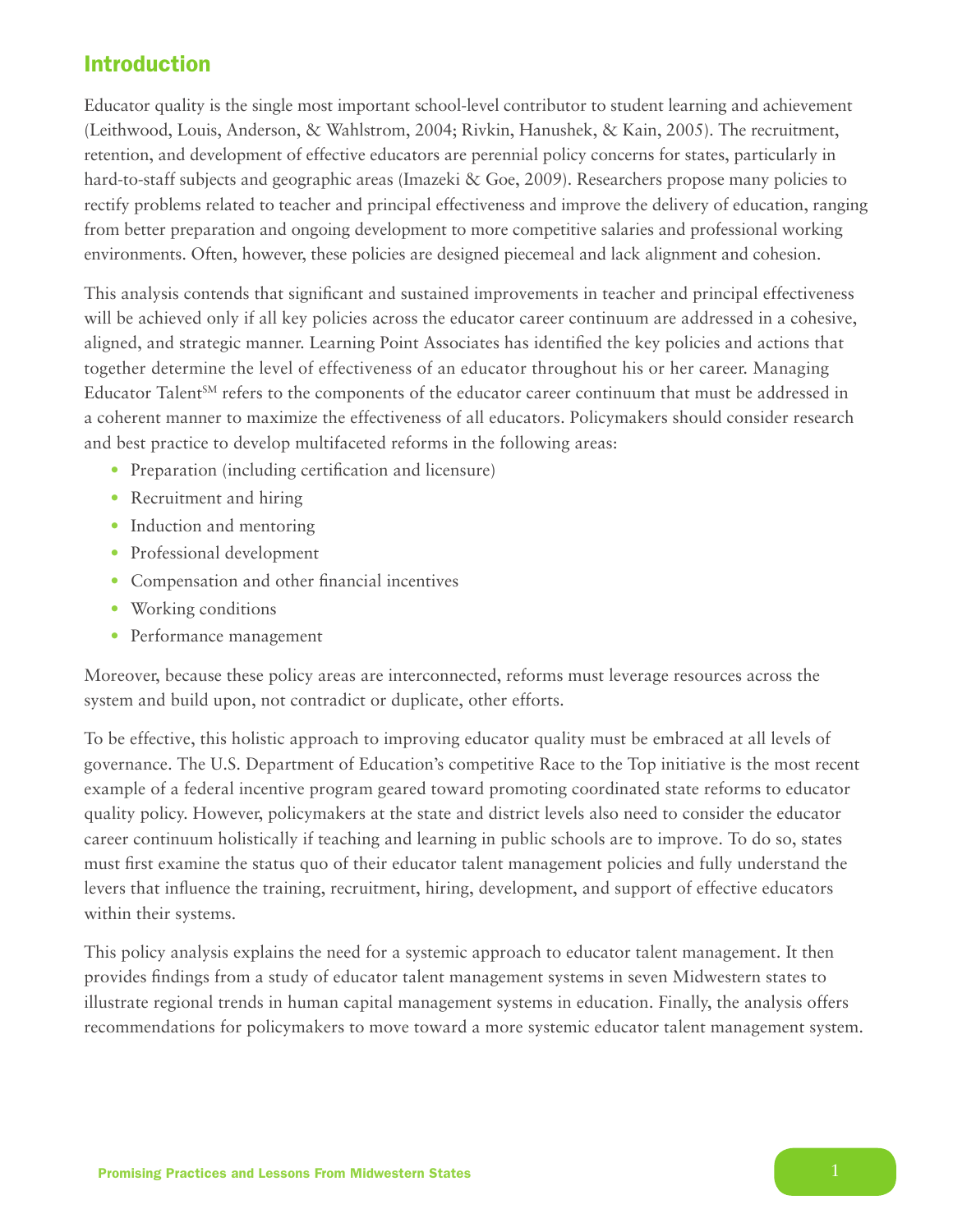# Educator Talent Management: A Systemic Approach

During the past decade, education stakeholders increasingly have perceived improvement in educator quality and effectiveness as a pathway to enhancing student learning and achievement. Subsequently, policy and programming were developed and amended to address individual components of the educator career continuum, such as preparation or professional development. These components are addressed at the district, state, and federal levels of governance. Despite this response, little is known about the range of strategies being implemented throughout the country or how they relate to one another (Rice, Roellke, Sparks, & Kolbe, 2009). Though many efforts exist to systemically review state policy in this area, none examine the *alignment* of educator talent management policies both horizontally (i.e., across the career continuum) and vertically (i.e., between levels of governance).

This analysis posits that the creation of a systemic approach to educator talent management—one that considers all components of the career continuum together, with specified roles for schools, districts, and states—falls under the purview of states and must be developed by state leadership across agencies and sectors.

## The State Role

Although states and districts have worked alongside one another to address pressing educator quality issues for many years, more recently, states have been recognized as change agents within the system. The Elementary and Secondary Education Act (ESEA) as reauthorized by the No Child Left Behind Act of 2001 and the more recent provisions of the American Recovery and Reinvestment Act of 2009 encourage the active involvement and leadership of states in planning, monitoring, and thinking innovatively about improving educator quality. As leaders of change in the education system, states need to make well-informed decisions based on evidence emerging from research and other states' experiences.

To effectively employ available resources, states need access to a set of policy options and supports for educator talent management. By examining the various ways in which states in the Midwest support the training, development, recruitment, and retention of high-quality educators, this analysis provides policymakers with perspectives and promising practices to better understand their options and assess their own state educator talent management systems. The analysis is intended to serve as a springboard for policy-oriented discussions about improving the quality of teachers and school leaders for all students through the systemic consideration of evidence related to all educator quality policy areas and the strategic alignment of multifaceted reforms.

### Taking Stock: Systemic Reviews of State Policy

Cross-state studies of educator quality policies are popular because they are both intrinsically interesting and practically useful as idea generators and measures for comparison. A number of organizations systematically compare state-level educator quality policies in some way. For example, *Quality Counts,*  which is conducted annually by *Education Week*'s Editorial Projects in Education Research Center (e.g., Editorial Projects in Education, 2009), grades all 50 U.S. states on a scale of *A* through *F* in several education categories, one of which is the teaching profession. Similarly, the *State Teacher Policy Yearbook*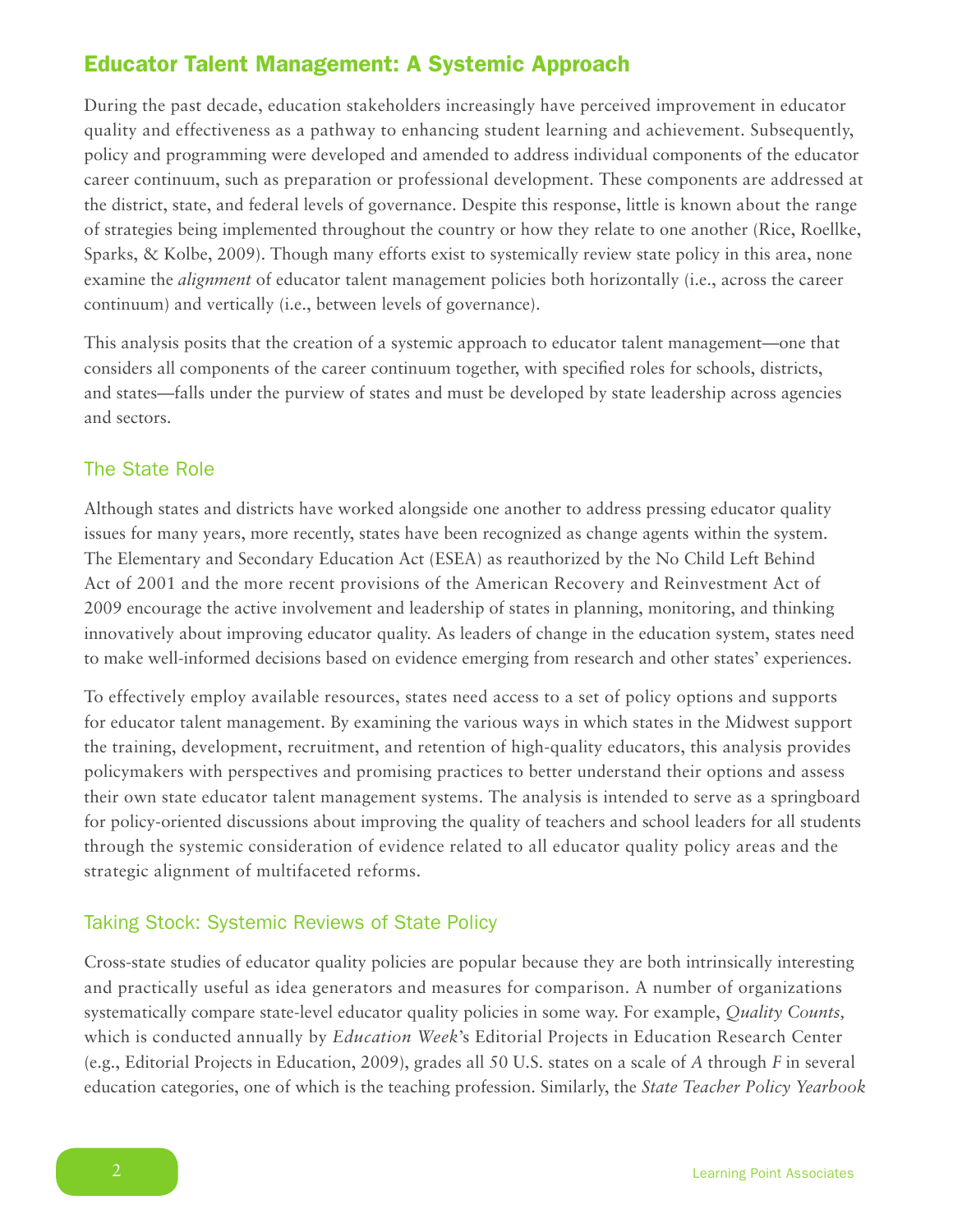published by the National Council on Teacher Quality (2008) grades each state on a scale of *A* through *F* on how well they achieve best practice in 15 teacher quality policy areas. However, neither *Quality Counts* nor the *State Teacher Policy Yearbook* addresses whether policies were developed in a cohesive and aligned manner.

Taking a different approach, the Strategic Management of Human Capital initiative at the Center for Policy Research in Education has conducted in-depth case studies of the human capital management systems in five large urban school districts, one state-level program, and several nonprofit education initiatives. These studies detail the variety of approaches employed to improve educator quality by enhancing recruitment and hiring processes, induction and mentoring programs, compensation initiatives, working conditions, and a number of other policy areas (Koppich & Showalter, 2008).

To better delineate innovative and effective practices in improving educator quality, Learning Point Associates developed a research-based framework, which allows states to compare policies with best practices throughout all phases of the educator career continuum. *Managing Educator Talent: A Research-*Based Framework for District and State Policymakers—also called the METworks<sup>SM</sup> Framework—enables policymakers to critically examine their educator talent management policies, consider pertinent components that are helpful in identifying current practices that might be shortchanging students, and create plans to address these gaps effectively (Behrstock, Meyer, Wraight, & Bhatt, 2009). The framework offers a systemic approach to improving teacher and school leader development, recruitment, and retention by ensuring that all integral functions of educator policy are connected and addressed. It also ensures that states are not disconnected from the local stewardship of managing educator talent within the education system. This analysis further contributes to this dialogue by examining issues related to the development of a systemic and aligned state educator talent management system.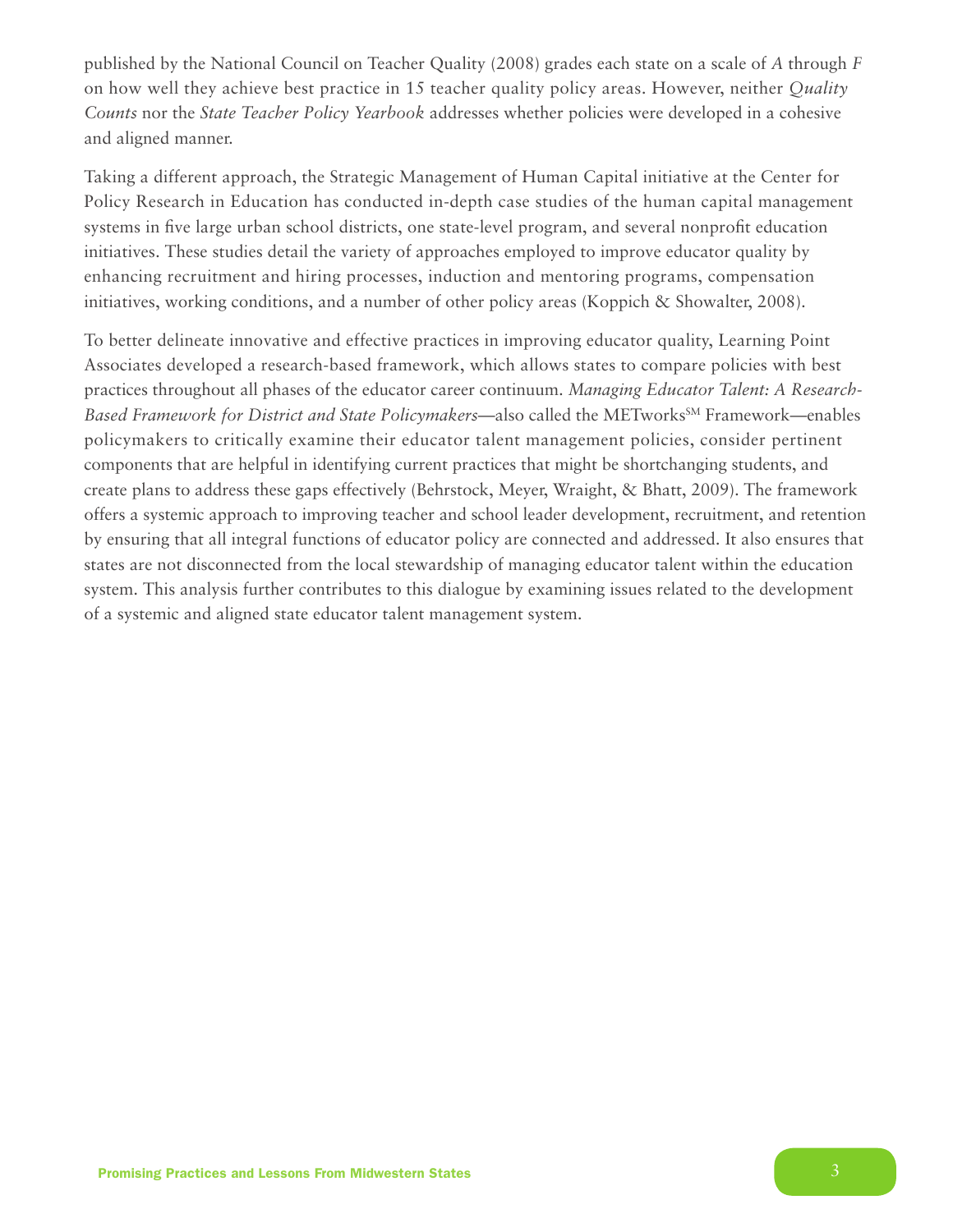# State Efforts to Prepare, Recruit, and Retain Talented Educators

This analysis highlights state-level policies that align with the METworks research-based best practices in the Midwest. Using data from a regional scan of seven Midwestern states' educator talent management policies conducted by the Regional Educational Laboratory (REL) Midwest, Learning Point Associates categorized policies that aligned with research-based best practices into the METworks components: preparation and licensure, recruitment and hiring, induction and mentoring, professional development, compensation and other financial incentives, working conditions, and performance management. To supplement this policy scan, interviews were conducted with state personnel to determine the context within which these policies were created. Interviewees were asked to comment on the impetus for policy development, stakeholder engagement, barriers and facilitators to implementation, and coordination of policy initiatives.

This analysis utilizes these collected data to highlight those state policies that represent research-based best practices supported by recommendations in the METworks Framework as well as states that are implementing innovative practices. The analysis also contextualizes the development process of these policies to provide policymakers with a richer understanding of options for policy and practice to improve educator quality.

## Preparation and Licensure

The educator career continuum begins with preparation. Although institutions of higher education (IHEs) directly administer preparation programs and districts may form partnerships and develop programs with IHEs, states have the authority to influence educator preparation through their boards of regents, boards of education, and legislative processes. These state agencies have the authority to carry out the following four overarching functions:

- Create educator standards.
- Regulate professional licensure.
- Influence the admission requirements, curricula, and data reporting requirements of educator preparation program providers.
- Create incentives for the preparation of teachers in specific shortage areas (e.g., hard-to-staff subject areas and schools).

Table 1 summarizes the prevalence of state-level policies that relate to educator preparation in the Midwestern states in these functional areas.

### Table 1. State-Level Policies Related to Educator Preparation and Licensure

|                                                                         | <b>Illinois</b> | <b>Indiana</b> | <b>lowa</b> | <b>Michigan</b> | <b>Minnesota</b> | <b>Ohio</b> | <b>Wisconsin</b> |
|-------------------------------------------------------------------------|-----------------|----------------|-------------|-----------------|------------------|-------------|------------------|
| Teacher licensure standards                                             |                 |                |             | $\sqrt{ }$      |                  |             |                  |
| Tiered system of licensure                                              |                 |                |             |                 |                  |             |                  |
| Alignment of state licensure standards<br>with program elements of IHEs |                 |                |             |                 |                  |             |                  |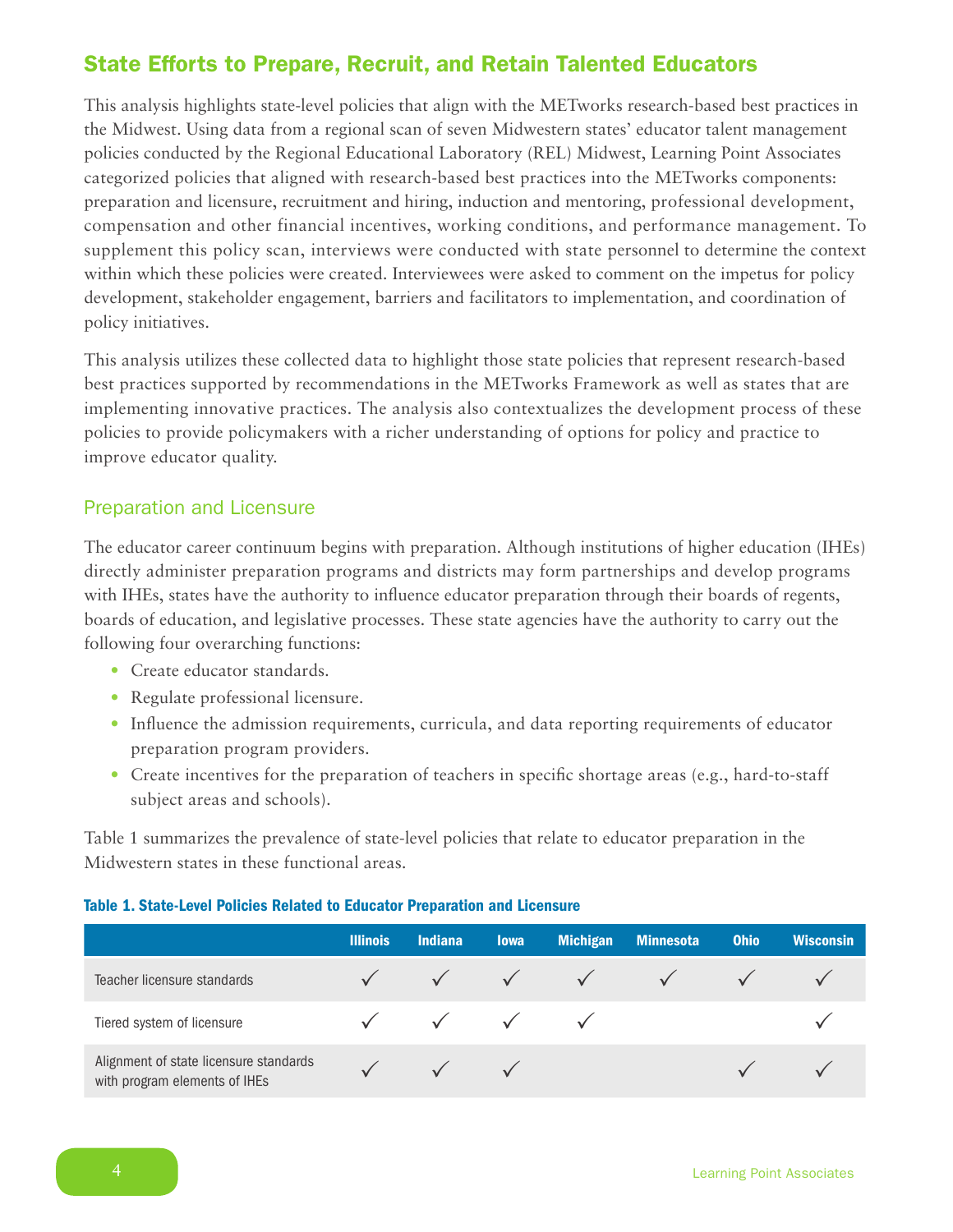|                                                                                                                                                                                        | <b>Illinois</b> | <b>Indiana</b> | <b>lowa</b>  | <b>Michigan</b> | <b>Minnesota</b> | <b>Ohio</b> | <b>Wisconsin</b> |
|----------------------------------------------------------------------------------------------------------------------------------------------------------------------------------------|-----------------|----------------|--------------|-----------------|------------------|-------------|------------------|
| Program or assessment criteria for<br>admission of candidates to teacher<br>preparation programs                                                                                       | $\checkmark$    |                |              |                 |                  |             |                  |
| Teacher preparation programs that<br>require training in cultural competency                                                                                                           |                 |                | $\checkmark$ | $\checkmark$    |                  |             | $\checkmark$     |
| Program standards, training, and<br>professional development on working<br>with diverse learners                                                                                       |                 |                |              | $\checkmark$    |                  |             |                  |
| Requirements or criteria for field<br>experience (student teaching)                                                                                                                    |                 |                | $\checkmark$ | $\checkmark$    | $\checkmark$     |             |                  |
| Availability of a database and<br>information on preparation programs<br>and candidates                                                                                                |                 | $\checkmark$   | $\checkmark$ | $\checkmark$    | $\checkmark$     |             |                  |
| State-initiated study of teacher supply<br>and demand                                                                                                                                  |                 |                |              |                 | $\checkmark$     |             |                  |
| Programs focused on placement<br>of highly skilled new teachers in<br>hard-to-staff schools                                                                                            |                 |                |              |                 |                  |             |                  |
| Programs to address teacher shortages<br>(e.g., Troops to Teachers)                                                                                                                    |                 | $\checkmark$   | $\checkmark$ | $\checkmark$    | $\checkmark$     |             |                  |
| Collaboration with IHEs in providing<br>alternative certification and teaching<br>degrees to meet shortage areas in<br>core subjects                                                   |                 |                |              | ✓               |                  |             |                  |
| Principal preparation standards,<br>professional standards, or professional<br>development standards                                                                                   |                 |                |              |                 |                  |             |                  |
| Tuition waivers or scholarships for<br>candidates committed to working<br>in special education                                                                                         |                 |                |              |                 |                  |             |                  |
| Scholarships, financial incentives, or loan<br>forgiveness for candidates committed to<br>teaching in schools with high-minority<br>student populations or in hard-to-staff<br>schools |                 |                |              |                 |                  |             |                  |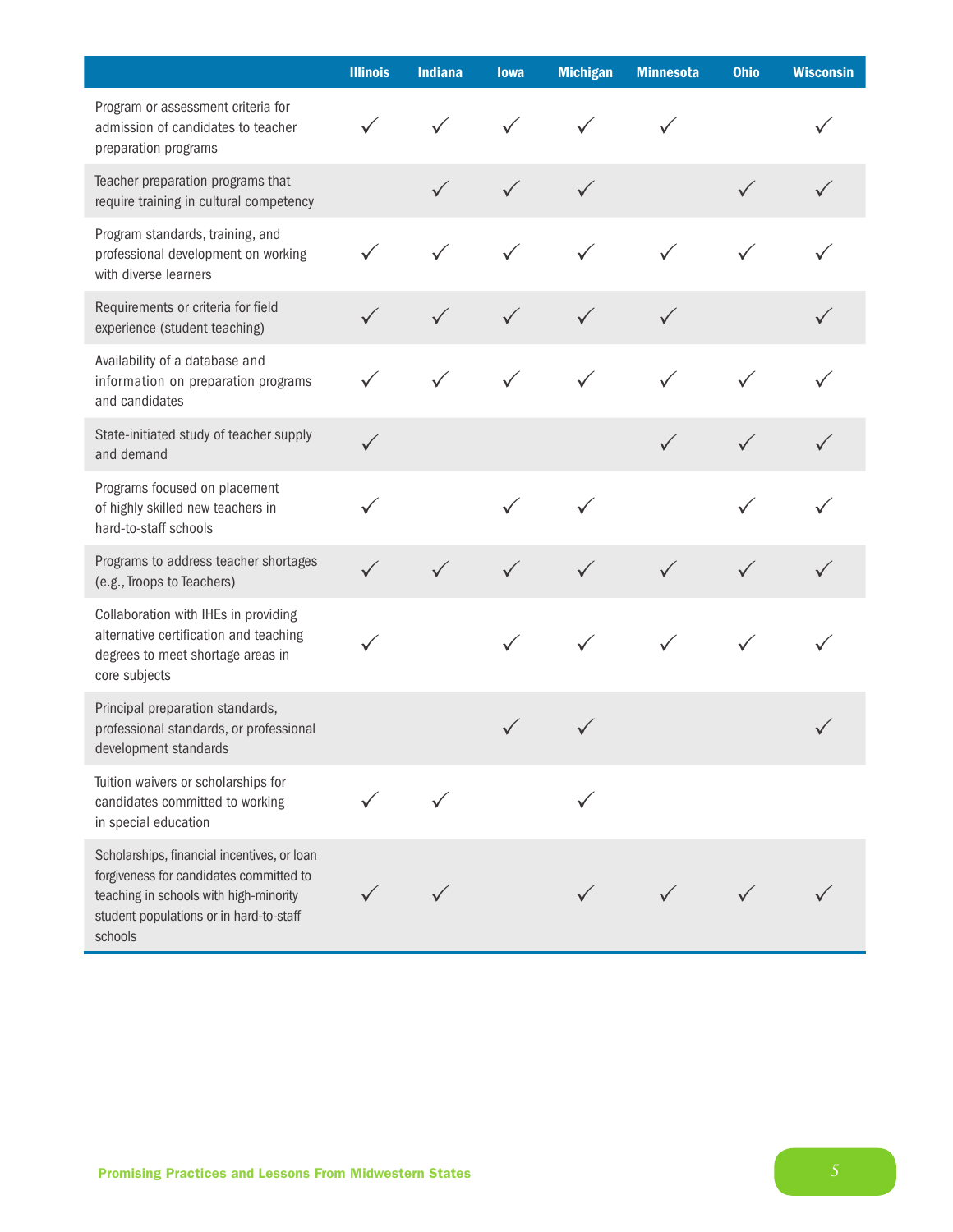# Recruitment and Hiring

Though hiring takes place at the district level, state-level policies can and should proactively work to improve recruitment statewide, particularly in hard-to-staff areas. The following types of state-level recruitment policies were found in the Midwest:

- Support for teacher supply-and-demand studies to determine shortage areas
- Operation of an online job bank to facilitate the application process
- Alternative certification routes for career changers
- Administration of scholarships, tuition waivers, and loan forgiveness programs for shortage areas
- Support for recruitment programs that widen the educator candidate pool

A variety of influences led to the emergence of teacher and principal recruitment policies and initiatives at the state level in the Midwest:

- Reports produced by the education community, many of which focused on teacher shortages in content areas, such as science, technology, engineering, and mathematics (STEM) and special education
- Special-interest groups (e.g., community-based organizations, the business community) that proposed ideas to legislators
- • Legislators' agendas
- Current provisions of ESEA
- • Grant funding for recruitment initiatives

In one state, the impetus for resource-intensive policies in educator recruitment, such as tuition waivers, stemmed primarily from legislative action. Table 2 shows the prevalence of each of the previously mentioned types of policies in the Midwest.

### Table 2. State-Level Policies Related to Recruitment and Hiring

|                                                                                                                   | <b>Illinois</b> | <b>Indiana</b> | <b>lowa</b> | <b>Michigan</b> | <b>Minnesota</b> | <b>Ohio</b> | <b>Wisconsin</b> |
|-------------------------------------------------------------------------------------------------------------------|-----------------|----------------|-------------|-----------------|------------------|-------------|------------------|
| Scholarships for effective prospective<br>teachers to pursue a career in a<br>hard-to-staff school                |                 |                |             |                 |                  |             |                  |
| Partnerships with international or<br>domestic organizations to recruit<br>foreign language teachers              |                 |                |             |                 |                  |             |                  |
| Programs that recruit career-changers<br>to teaching (e.g., Troops to Teachers,<br>Transition to Teaching)        |                 |                |             |                 |                  |             |                  |
| Active recruitment, scholarships,<br>or training of teachers from<br>underrepresented and minority<br>populations |                 |                |             |                 |                  |             |                  |
| Online job bank to match qualified<br>teacher candidates with schools<br>and districts                            |                 |                |             |                 |                  |             |                  |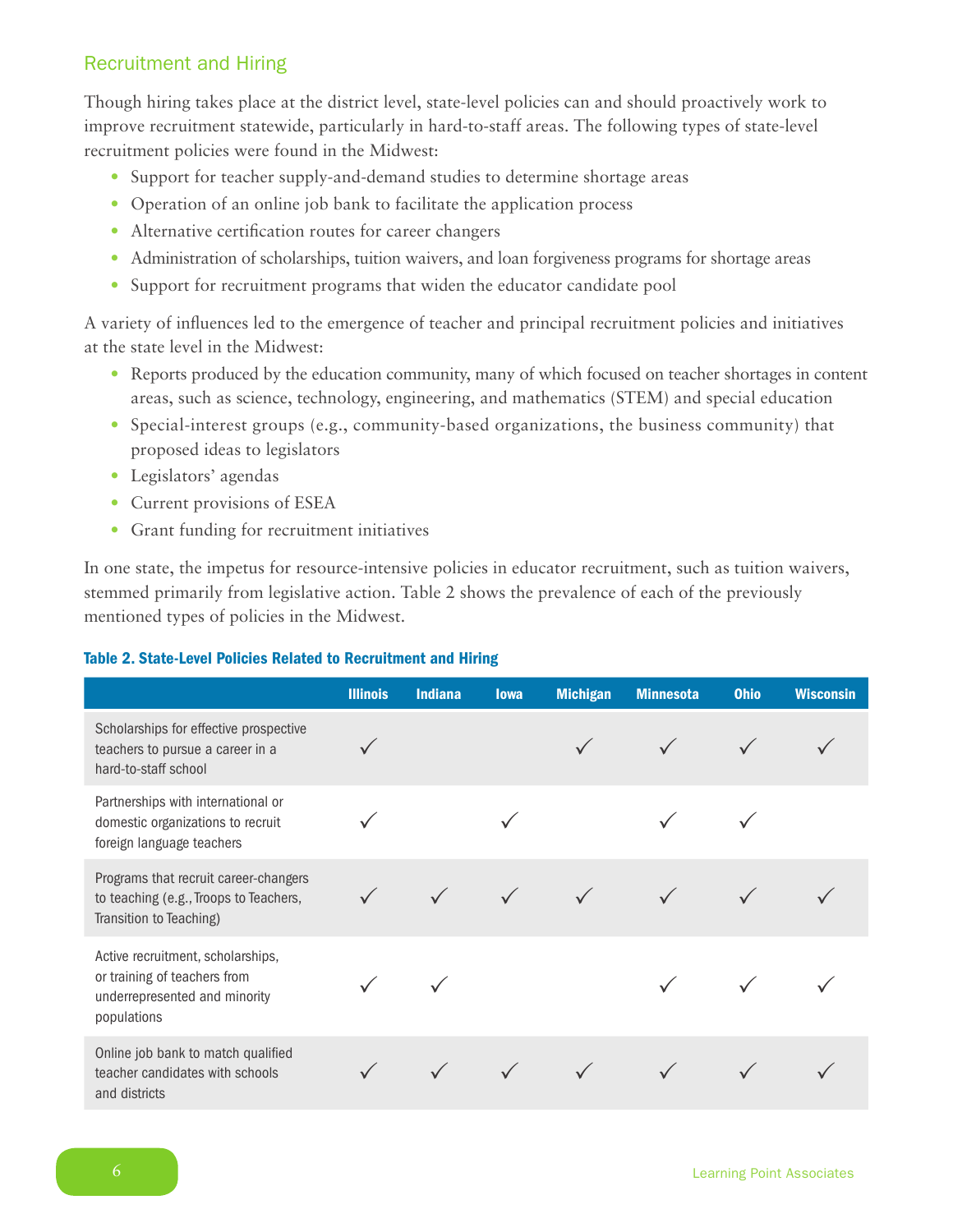|                                                                                                                                                            | <b>Illinois</b> | <b>Indiana</b> | <b>lowa</b> | <b>Michigan</b> | <b>Minnesota</b> | <b>Ohio</b> | <b>Wisconsin</b> |
|------------------------------------------------------------------------------------------------------------------------------------------------------------|-----------------|----------------|-------------|-----------------|------------------|-------------|------------------|
| Tuition waivers and scholarships for<br>prospective teachers to pursue a career<br>in special education                                                    |                 |                |             |                 |                  |             |                  |
| Collaboration with IHEs in providing<br>alternative certification and teaching<br>degrees to meet shortage areas in<br>core subjects                       |                 |                |             |                 |                  |             |                  |
| Programs to acknowledge and<br>honor teachers                                                                                                              |                 |                |             |                 |                  |             |                  |
| Published studies and data analysis<br>on vacancies, subject-area shortages,<br>and other information for assessing<br>recruitment patterns                |                 |                |             |                 |                  |             |                  |
| Programs to recruit paraprofessionals,<br>parents, active community members, or<br>retired people to be teachers in areas<br>where teacher shortages exist |                 |                |             |                 |                  |             |                  |
| Programs to encourage high school<br>students to consider careers in teaching                                                                              |                 |                |             |                 |                  |             |                  |
| School leadership standards                                                                                                                                |                 |                |             |                 |                  |             |                  |

### Induction and Mentoring

Induction and mentoring programs help beginning teachers transition from a teacher preparation program to their work in a school district. Because of the role that induction and mentoring can play in increasing teacher retention, state-level policies often mandate and regulate induction and mentoring programs. All but one of the states reviewed in the study require an induction program for beginning teachers, yet the design and delivery of those induction services differs by state. For example, one state offers a Web-based option that disseminates information via the Internet, and another state works with teachers to develop a teaching portfolio during the two-year induction program. As shown in Table 3, Midwestern state requirements for induction were primarily related to the following areas: requirements for mentor teachers, certification and licensure tiers, state support for networks and partnerships, and induction and mentoring for school administrators.

Interviewees were extremely positive about the induction and mentoring programs in their respective states. For example, an interview respondent identified one state's mentoring and induction program as a facilitator for recruiting teachers as well. A respondent from another state mentioned that because the importance of a comprehensive induction program is widely recognized, the state has recently begun discussions about extending the program from one year to two years. Despite these positive perceptions, funding is a major barrier to implementing such programs. In one state, a lack of funding has prevented the implementation of an induction program. As a result, districts work within their own capacities to provide induction to beginning teachers.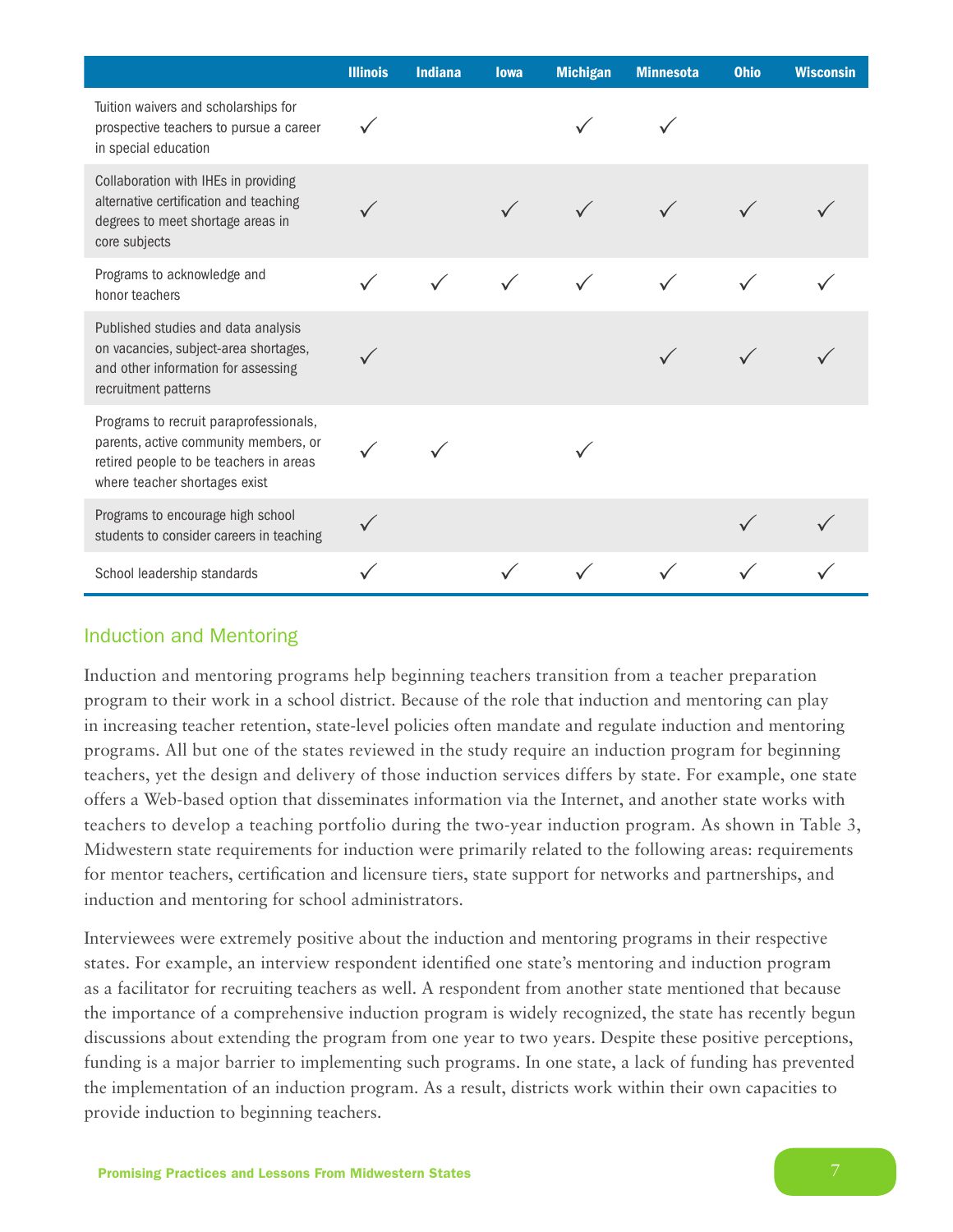#### Table 3. State-Level Policies Related to Induction and Mentoring

|                                                                                                                                                                                                        | <b>Illinois</b> | <b>Indiana</b> | <b>lowa</b> | <b>Michigan</b> | <b>Minnesota</b> | <b>Ohio</b> | <b>Wisconsin</b> |
|--------------------------------------------------------------------------------------------------------------------------------------------------------------------------------------------------------|-----------------|----------------|-------------|-----------------|------------------|-------------|------------------|
| Requirements for induction and<br>mentoring of beginning teachers                                                                                                                                      |                 |                |             |                 |                  |             |                  |
| Requirements for mentor teachers                                                                                                                                                                       |                 |                |             |                 |                  |             |                  |
| Established guidelines for graduating<br>teachers from one tier of certification<br>to the next                                                                                                        |                 |                |             |                 |                  |             |                  |
| State support for networks and<br>partnerships that provide districts with<br>resources, services, and identified best<br>practices to support high-quality<br>induction programs                      |                 |                |             |                 |                  |             |                  |
| Requirements for induction, mentoring,<br>and evaluation of performance for<br>beginning administrators                                                                                                |                 |                |             |                 |                  |             |                  |
| Standards for induction and mentoring<br>that include program evaluation, highlight<br>a community of learners, emphasize<br>cultural proficiency, and promote<br>administrative supports for programs |                 |                |             |                 |                  |             |                  |
| Grants to encourage districts to mentor<br>new teachers with diverse backgrounds                                                                                                                       |                 |                |             |                 |                  |             |                  |
| Requirements for district-level induction<br>and mentoring programs of probationary<br>teachers tied to particular funding<br>sources                                                                  |                 |                |             |                 |                  |             |                  |

## Professional Development

Professional development is a critical component of the ongoing growth of educators. Table 4 shows the state-level policies that guide the direction in which that growth occurs. In the Midwest, the following policies were found:

- Professional development requirements for licensure
- Alignment to state standards and goals
- • Focus on development of mathematics and science teachers
- • Partnerships with IHEs and other stakeholders
- Resource allocation to high-need schools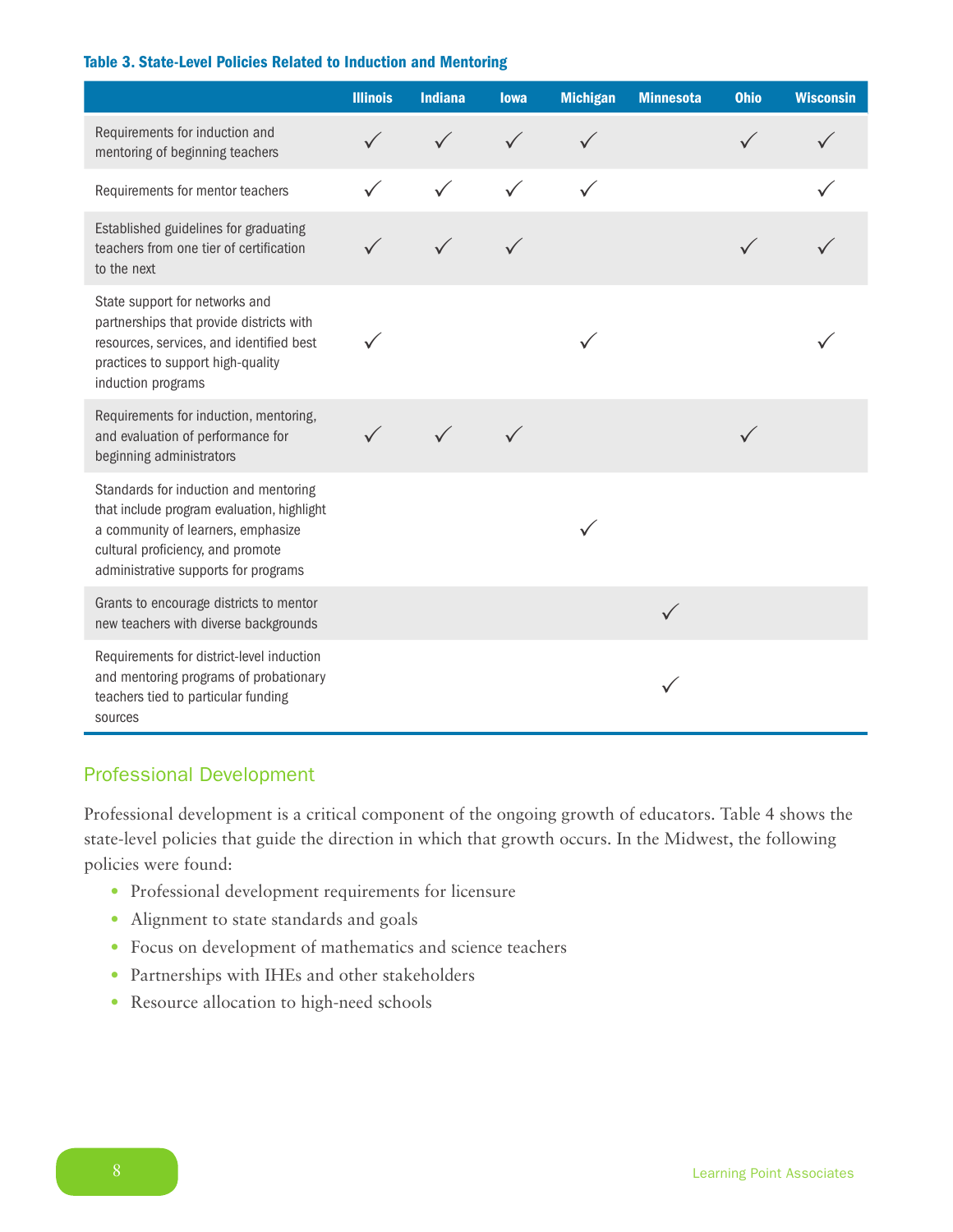Though the majority of these requirements and guidelines refer to staff professional development, increasingly states create rules for administrator professional development as well. Recognizing the acute need for professional learning among those new to the profession, five states require that all beginning teachers and school administrators create professional development plans.

### Table 4. State-Level Policies Related to Professional Development

|                                                                                                                                                                       | <b>Illinois</b> | Indiana | <b>lowa</b> | <b>Michigan</b> | <b>Minnesota</b> | <b>Ohio</b> | <b>Wisconsin</b> |
|-----------------------------------------------------------------------------------------------------------------------------------------------------------------------|-----------------|---------|-------------|-----------------|------------------|-------------|------------------|
| Requirements for professional<br>development plans for all new teachers<br>and administrators                                                                         |                 |         |             |                 |                  |             |                  |
| Requirements for professional<br>development guidelines for teachers<br>and administrators moving from one<br>tier of licensure to the next or for<br>license renewal |                 |         |             |                 |                  |             |                  |
| Alignment of professional development<br>activities to state or national<br>professional development and<br>accountability standards                                  |                 |         |             |                 |                  |             |                  |
| Guidelines on the use of state<br>and district funds for professional<br>development activities                                                                       |                 |         |             |                 |                  |             |                  |
| State-supported high-quality<br>professional development for<br>administrators and teacher leaders                                                                    |                 |         |             |                 |                  |             |                  |
| Job-embedded professional<br>development specifically for<br>mathematics and science teachers                                                                         |                 |         |             |                 |                  |             |                  |
| Partnerships with IHEs that support the<br>professional development needs of<br>educators                                                                             |                 |         |             |                 |                  |             |                  |
| State-supported committees or<br>academies that engage various<br>stakeholders in the support and<br>evaluation of professional<br>development efforts                |                 |         |             |                 |                  |             |                  |
| Additional professional development<br>funds for high-need schools                                                                                                    |                 |         |             |                 |                  |             |                  |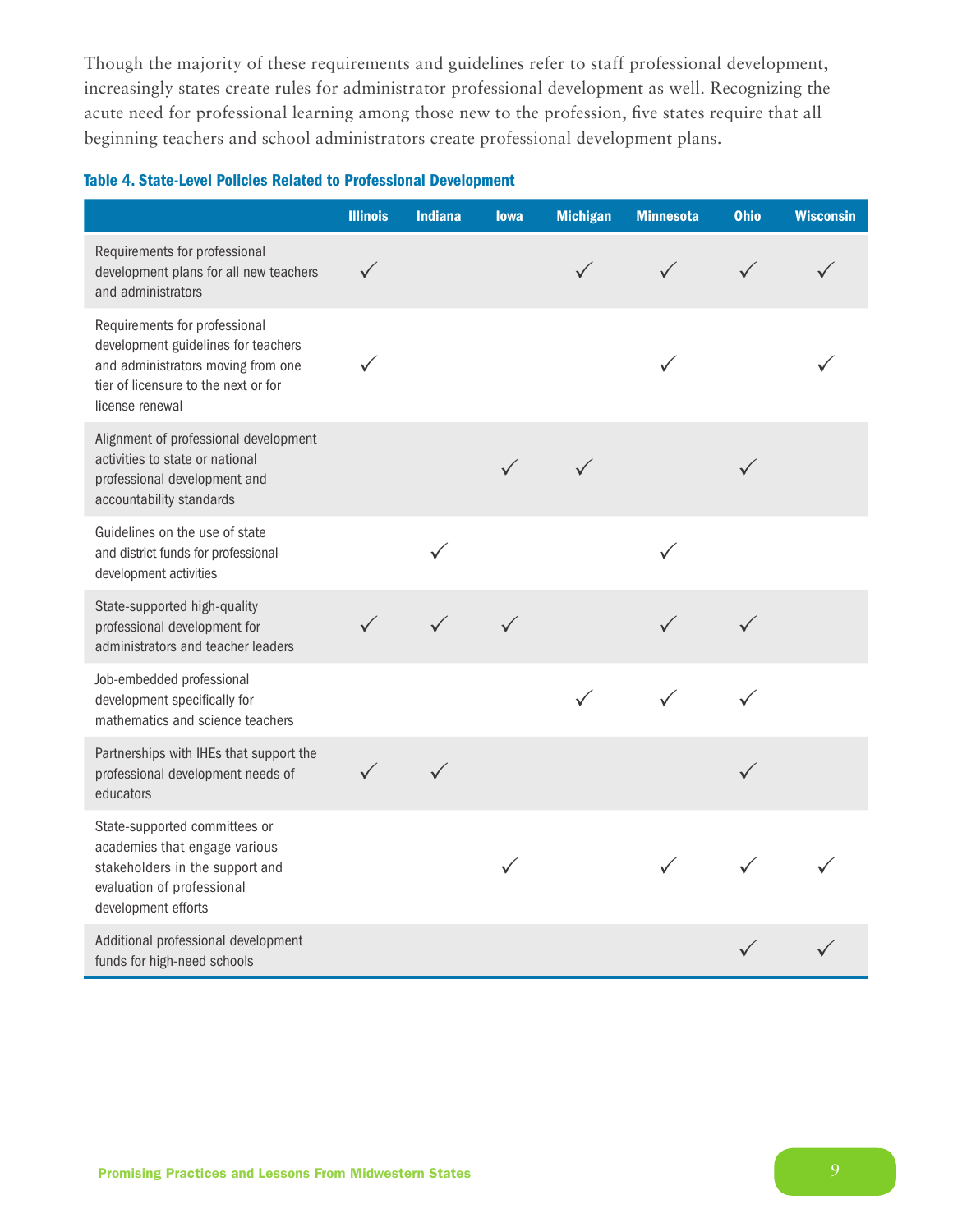## Compensation and Incentives

Compensation and incentives affect the distribution and retention of teachers and school leaders as well as the decisions of highly talented individuals outside of the education field as to whether to join the teaching profession. The state role in educator compensation was historically limited to setting minimum salaries; many states, however, including those in the Midwest, have begun to view compensation policy more creatively. In the Midwest, state-level policies can be sorted into three categories:

- State-supported, district-run models of alternative compensation, such as the Teacher Advancement Program (TAP) and Minnesota Quality Compensation (Q Comp)
- Career ladders
- Financial recruitment incentives

The prevalence of these policies across the region is summarized in Table 5.

#### Table 5. State-Level Policies Related to Compensation and Incentives

|                                                                                                                                                                                                              | <b>Illinois</b> | <b>Indiana</b> | <b>lowa</b>  | <b>Michigan</b> | <b>Minnesota</b> | <b>Ohio</b> | <b>Wisconsin</b> |
|--------------------------------------------------------------------------------------------------------------------------------------------------------------------------------------------------------------|-----------------|----------------|--------------|-----------------|------------------|-------------|------------------|
| District-level pay for performance<br>allowed                                                                                                                                                                | $\checkmark$    |                | $\checkmark$ |                 |                  |             |                  |
| District(s) or consortium of private<br>schools in the state has alternative<br>compensation structure, such as TAP,<br>based on criteria that include student<br>achievement gains                          |                 |                |              |                 |                  |             |                  |
| Alternative teacher professional pay<br>system providing incentives for<br>participating in professional<br>development activities                                                                           |                 |                |              |                 |                  |             |                  |
| Development of career ladders and<br>guidelines for incentives for lead and<br>master teachers                                                                                                               |                 |                |              |                 |                  |             |                  |
| Scholarship programs, loan forgiveness,<br>or stipends for teachers committed to<br>teach special education at schools with<br>a high-minority population, at hard-to-<br>staff schools, or in STEM subjects |                 |                |              |                 |                  |             |                  |
| Reimbursement of fees or incentives<br>to teachers with advanced certification<br>such as National Board for Professional<br><b>Teaching Standards Certification</b>                                         |                 |                |              |                 |                  |             |                  |
| Troops to Teachers program offering<br>stipends or bonuses                                                                                                                                                   |                 |                |              |                 |                  |             |                  |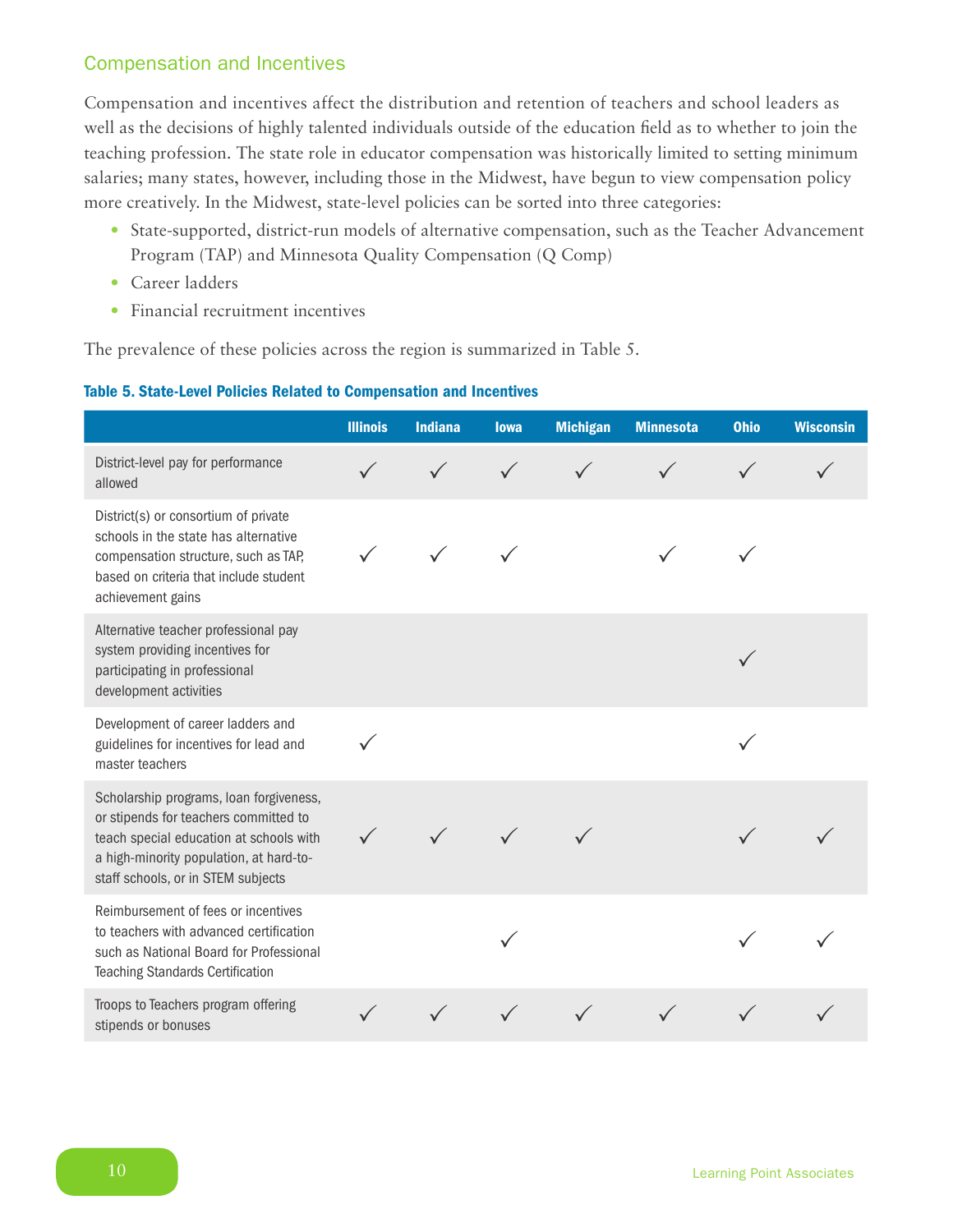|                                                                                                                                                           | <b>Illinois</b> | <b>Indiana</b> | <b>lowa</b> | <b>Michigan</b> | <b>Minnesota</b> | <b>Ohio</b> | <b>Wisconsin</b> |
|-----------------------------------------------------------------------------------------------------------------------------------------------------------|-----------------|----------------|-------------|-----------------|------------------|-------------|------------------|
| Scholarship programs to encourage<br>teachers from diverse backgrounds to<br>join the teaching profession and work<br>in high-need, high-minority schools |                 |                |             |                 |                  |             |                  |
| Grants to districts committed to hiring<br>minority school leaders and providing<br>them with financial incentives                                        |                 |                |             |                 |                  |             |                  |

# Working Conditions

Research clearly suggests that working conditions influence educator recruitment and retention, especially in high-need schools and classrooms. Perhaps the most important aspect of working conditions is the competence, support, and attitudes of school leaders and teacher colleagues in the building. Thus, all efforts to recruit and retain high-quality teachers and school leaders discussed in this analysis have implications for improving working conditions.

Interviewees emphasized the importance of physical working conditions. In more than one state, financing of school construction and renovation was emphasized as a significant and necessary contribution. For example, one interview subject noted that in some rural communities, a "new school building becomes a source of pride" that "changes the spirit of the community" and helps the community to focus on education. An interview subject from another state praised the state's school construction program as one that is highly regarded and administered well.

The state-level policies in the Midwest that relate specifically to working conditions can be categorized as follows:

- School climate and physical environment
- Scheduling
- Technological resources
- Student behavior

All states examined in this analysis are collective bargaining states in which several aspects of working conditions, such as planning time and work schedules, are negotiated at the district level. All seven states have labor laws in place requiring districts to participate in such negotiations and honor the resulting agreements. In some cases, the states set minimum standards for various aspects of working conditions that may be expanded through collective bargaining. Despite the strong role of local decision makers, states have taken action to address this critical educator talent management issue. Table 6 summarizes the prevalence of state-level policies related to working conditions in Midwest schools.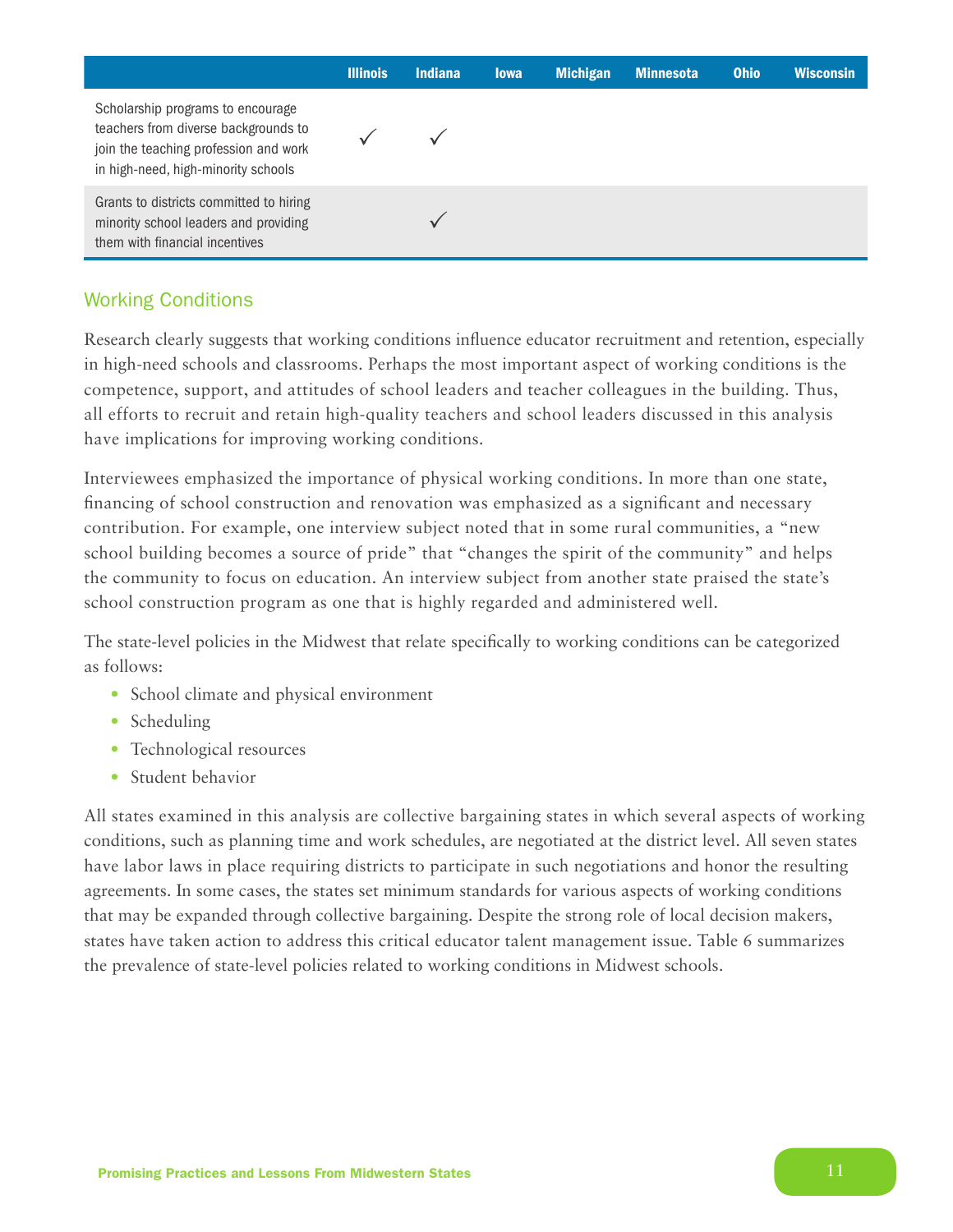#### Table 6. State-Level Policies Related to Working Conditions

|                                                                                                                                                                                     | <b>Illinois</b> | <b>Indiana</b> | <b>lowa</b>  | <b>Michigan</b> | <b>Minnesota</b> | <b>Ohio</b> | <b>Wisconsin</b> |
|-------------------------------------------------------------------------------------------------------------------------------------------------------------------------------------|-----------------|----------------|--------------|-----------------|------------------|-------------|------------------|
| Laws or regulations requiring districts<br>to comply with collective bargaining<br>regulations and, if requested, negotiate<br>on matters affecting teachers' working<br>conditions | $\checkmark$    | $\checkmark$   | $\checkmark$ |                 |                  |             |                  |
| State-administered or state-supported<br>student school climate survey or<br>teacher work satisfaction survey                                                                       | ✓               |                |              |                 |                  |             |                  |
| State-level efforts to reduce class sizes                                                                                                                                           |                 |                |              |                 |                  |             |                  |
| Laws or regulations requiring a<br>duty-free lunch period for teachers                                                                                                              |                 | $\checkmark$   | $\checkmark$ |                 |                  |             |                  |
| Laws or regulations requiring planning<br>time for teachers                                                                                                                         |                 |                |              |                 |                  |             |                  |
| State assistance with improving<br>student, school, or district access<br>to technological resources                                                                                |                 |                |              |                 |                  |             |                  |
| State-supported online resources<br>available for educators to provide<br>information on state standards and<br>assistance with planning lessons                                    |                 |                |              |                 |                  |             |                  |
| State-mandated student discipline<br>policies that include regulations on<br>bullying, harassment, and weapons<br>and guidelines on suspensions<br>and expulsions                   |                 |                |              |                 |                  |             |                  |
| Laws or regulations related to a<br>teacher's right to use reasonable<br>force against a student in self-defense<br>or defense of others                                            |                 |                |              |                 |                  |             |                  |

### Performance Management

Performance management refers to the overall assessment of teacher or school leader effectiveness and the actions taken in response. States are beginning to play a larger role in educator performance management. Traditionally, evaluations were conducted under the purview of districts, and evaluation terms were negotiated locally between management and unions. Now, however, many states set minimum requirements for what educator evaluations should entail. One interviewee said that teacher evaluations are "still going to have to be bargained with unions" but that the state can "provide tools and incentivize districts to think about things differently." Many of these state-level policies, such as guidelines for evaluations, are initiated at the state education agency (SEA). However, in some cases, the legislature also influences performance management policy. One respondent suggested that the legislature has made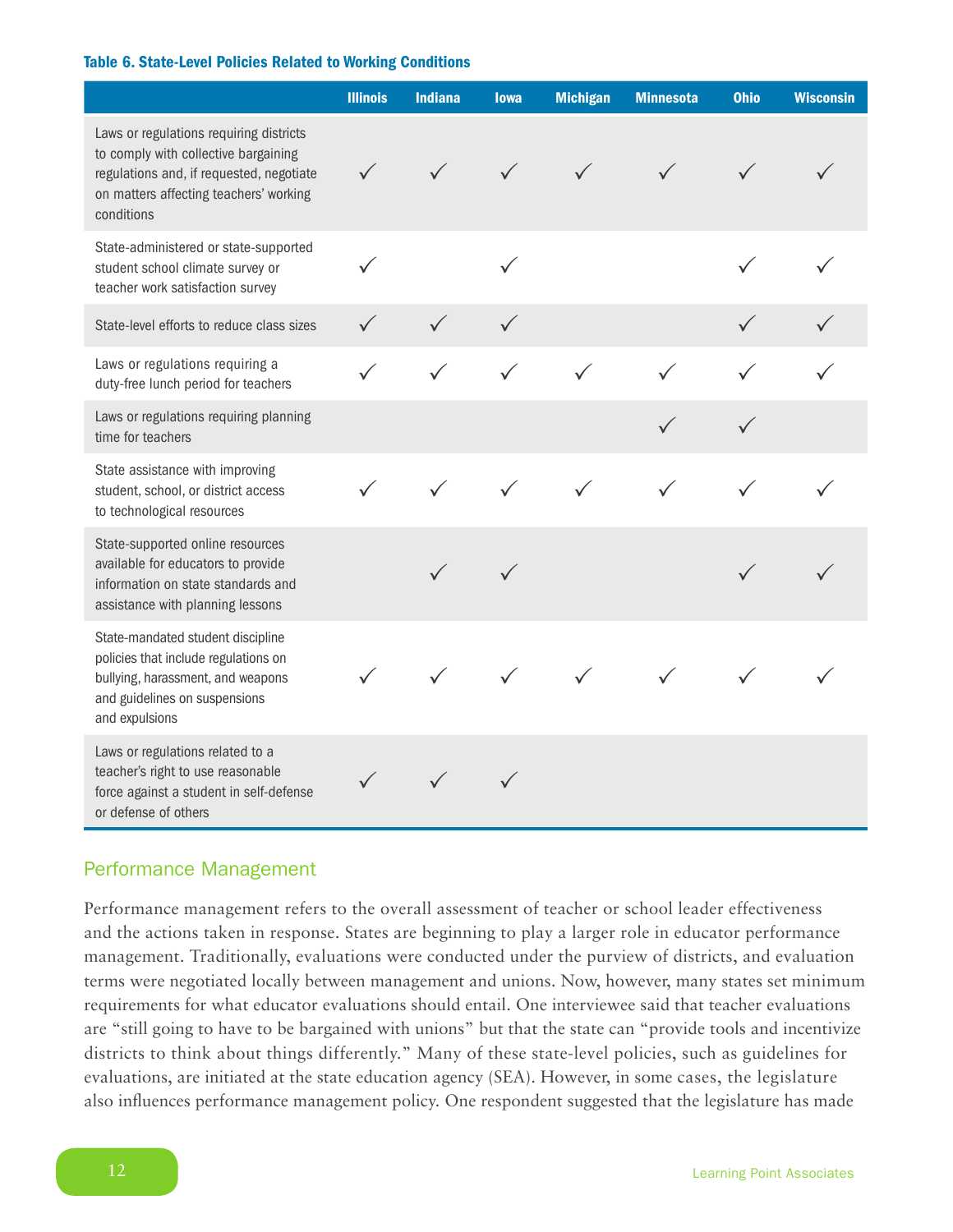efforts to soften evaluation requirements: "Teacher evaluation is unpopular, so the legislature wants to water [it down].… The legislature wants 'teacher reflection' to serve as the teacher evaluation piece [instead of more stringent criteria]."

Despite the controversy about which factors to incorporate in teacher evaluations (e.g., student growth measures, supervisor reports), all seven states require certified school district employees to be evaluated periodically. Many of the terms of evaluation, however, still are decided at the local level through collective bargaining. State-level educator evaluation requirements differ in what they emphasize. In the Midwest, policies related to performance management primarily mandate the following:

- Components of educator evaluations (e.g., based in part on student achievement, includes classroom observations, written and conducted by trained individuals)
- Submission of professional development plans for state or district approval
- Alignment with professional development
- Alignment of principal evaluations with state standards for school leaders

Table 7 summarizes the prevalence of performance management policies in the region.

|                                                                                                                                                   | <b>Illinois</b> | <b>Indiana</b> | <b>lowa</b> | <b>Michigan</b> | <b>Minnesota</b> | <b>Ohio</b> | <b>Wisconsin</b> |
|---------------------------------------------------------------------------------------------------------------------------------------------------|-----------------|----------------|-------------|-----------------|------------------|-------------|------------------|
| Requirements for all certified school<br>district employees to be evaluated<br>periodically                                                       | $\checkmark$    |                |             |                 |                  |             |                  |
| Requirements for evaluations of<br>staff to be based in part on student<br>achievement on tests, graduation rates,<br>or other objective measures |                 |                |             |                 |                  |             |                  |
| Requirements for evaluations to<br>be written and conducted by trained<br>individuals and to include a classroom<br>observation                   |                 |                |             |                 |                  |             |                  |
| Requirements for staff performance<br>evaluation plans to be submitted<br>to the state for approval                                               |                 |                |             |                 |                  |             |                  |
| Requirements for individual<br>development plans for teachers<br>in a probationary period                                                         |                 |                |             |                 |                  |             |                  |
| Requirements for teacher evaluations<br>to be linked to professional development                                                                  |                 |                |             |                 |                  |             |                  |
| Requirements for principal evaluations<br>to be aligned with the state standards<br>for school leaders                                            |                 |                |             |                 |                  |             |                  |

#### Table 7. State-Level Policies Related to Performance Management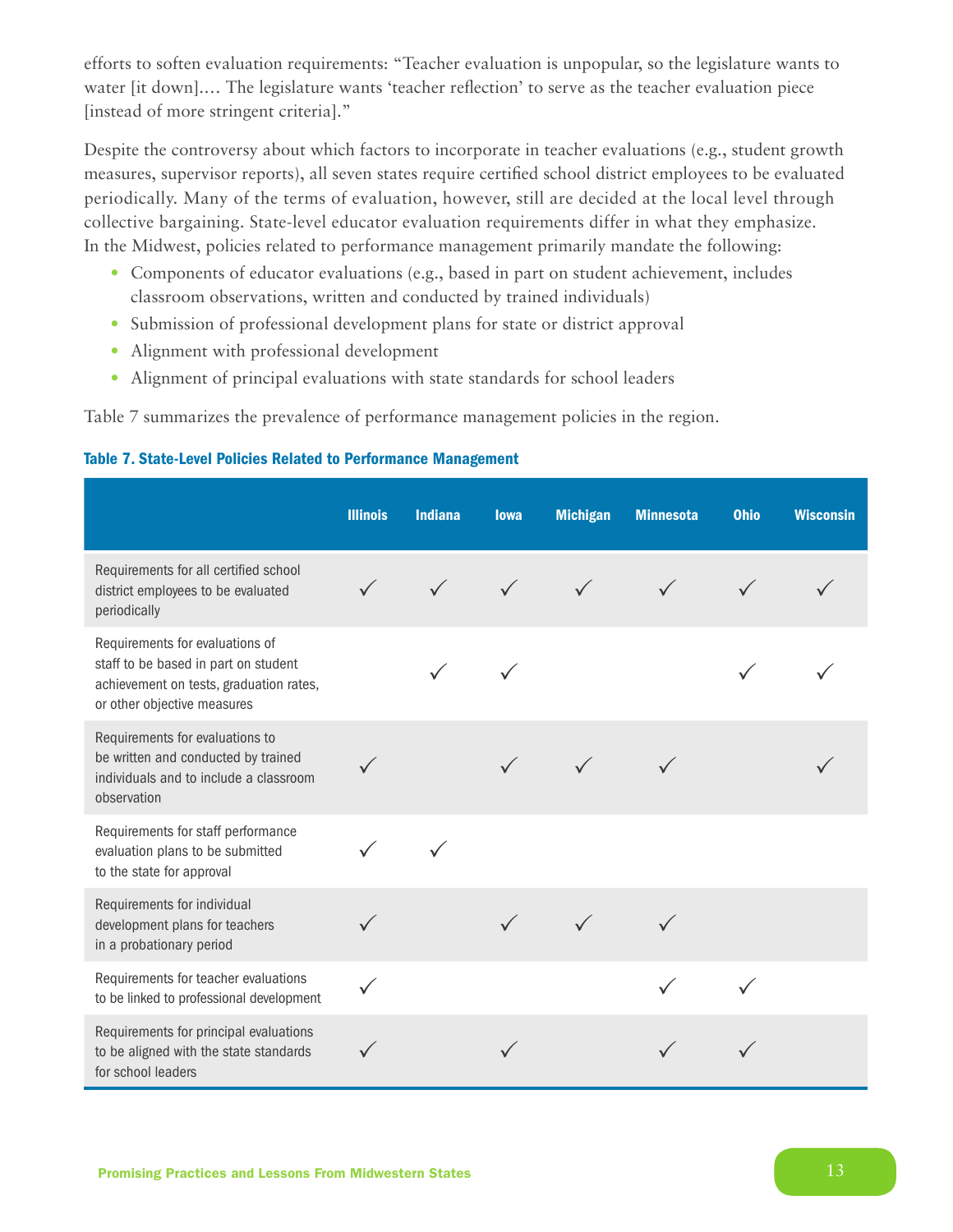## Promising Practices: **Preparation**

### Indiana Proposed Rules for Educator Preparation and Accountability

The quality of preparation programs and licensure requirements for teachers and school leaders lays the foundation for and affects the entire trajectory of an educator's career. High-quality educator preparation programs can equip teachers and school leaders with the skills and knowledge that will jump-start a positive and rewarding career in education.

In order to better align Indiana's statewide educator preparation and licensure system with research-based best practices, the Indiana Department of Education has recently revised its preparation and licensure system called the Rules for Educator Preparation and Accountability (REPA). The rules, which are scheduled to go into effect in July 2010, revise Title 515 in the *Indiana Register* to require preparation programs to emphasize content knowledge, create alternative certification routes for school administrators, implement more rigorous program entrance requirements, create a beginning teacher residency program, allow current teachers to use inservice credits for license renewal, reduce licensing categories from five to three, and devolve decisions about professional development to local building-level administrators.

# Key State Findings

The state policy inventory presented in this analysis demonstrates the policy commonalities and disparities that exist between states with respect to educator talent management. Perhaps most striking is the variance found within regions with similar demographic, governance, and historic characteristics. The following key findings reflect the overarching themes gleaned from the policy scan and interviews with state-level personnel.

In addition, "Promising Practices" are highlighted throughout this section. These policy and program highlights illustrate state innovations that are representative of emerging systemic approaches to improving educator quality in each phase of the career continuum. Exemplary programs and policies were chosen if they addressed and aligned more than one component of educator quality, they had demonstrated success in improving educator quality, and/or they represented a unique model for other states to consider moving forward. These highlighted policies serve as examples of entry points for embarking on comprehensive reforms to ensure that all students learn from effective educators.

# Finding 1: Leadership at high levels is critical to driving reforms in educator quality.

Creating and implementing a systemic approach to educator quality reform necessitates a well-defined mission with a strategic plan to achieve that mission. Executing such a plan, however, requires a capable leader who can effectively manage policy development while garnering support among constituents. Though a myriad of factors determine the shape of policy reform, policymakers perceive leadership to be the greatest indicator of whether a reform will be successful. The development of a systemic approach to managing educator talent requires leaders within and across agencies to create a singular vision, outline attainable but ambitious goals, and manage a team of talented individuals to implement a plan to achieve those goals. Leaders must be proactive about initiating reform instead of creating reactionary policy responses, as the latter is most likely to produce the types of fragmented systems that are less efficient and productive for educators.

Leaders at high levels assemble the work of others to achieve the cohesion of an effective systemic approach. Increasingly, policy related to educator quality originates from a variety of high-level sources, including SEAs, boards of regents, legislatures, and governors' offices. Policies also are increasingly coordinated between these governing bodies. This alignment, however, is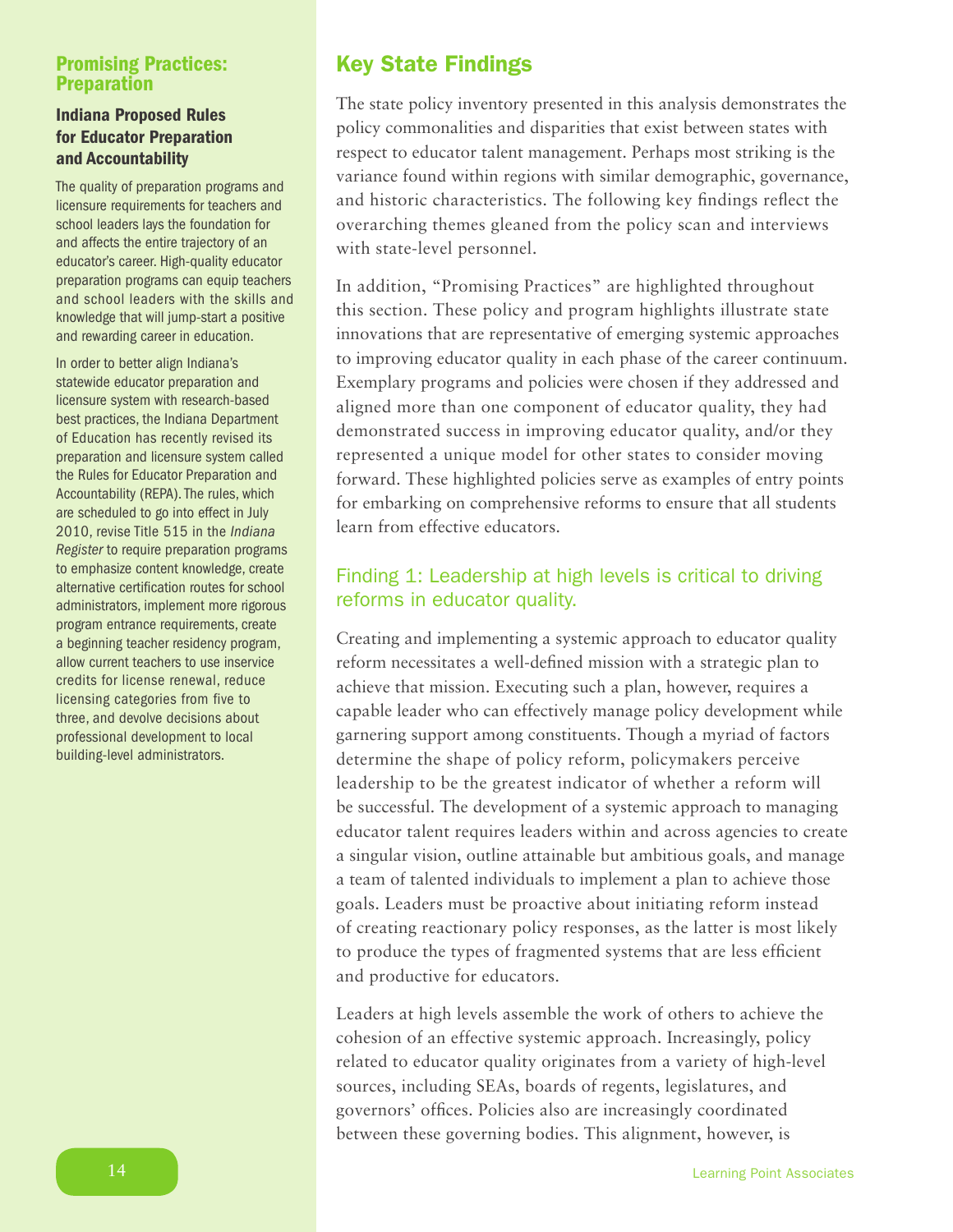impossible to achieve without proactive, strong leadership at all levels of governance, particularly the highest levels. National organizations of state leaders, such as the National Governors Association and the Council of Chief State School Officers, recognize the importance of visible leadership in the area of educator quality improvement and support state leaders' capacity to create systems of educator development. These commitments must be followed by action from state leaders to drive systemic reforms in educator talent management.

# Finding 2: During the *initial* phases of policy development, broad stakeholder engagement is crucial.

Education reform cannot be sustained in the long term without galvanizing the momentum and political will needed for success from a broad range of stakeholder and constituency groups. Stakeholder engagement is often viewed as the provision of information to constituents after a policy has already been developed. However, state personnel in the Midwest stressed the importance of strategically engaging stakeholders during the early stages of the policy development process. Identifying stakeholder groups early in the process and specifying roles for each group can be time consuming initially but will lead to greater success in policy implementation. Roles for stakeholder groups may range from communication with their constituents about the policy development process to involvement in partnerships and negotiations about the components of a particular policy.

The opportunity to provide input from day one is essential to garnering support and increasing stakeholder buy-in. Common formats used to increase support for educator talent management policies in the Midwest include task forces, small-group meetings, informational sessions, and public forums. All relevant stakeholders should be involved in the development of educator talent management initiatives: SEAs, legislatures, governors' offices, intermediary education agencies, school districts, IHEs, school and district administrators, professional organizations, unions, the business community, community organizations, charter and independent school associations, and most important, teachers themselves. Teachers and school leaders from diverse backgrounds veteran and novice, from high-need and low-need schools—should genuinely inform systemic policy development. Leaders must identify key issues for each of these groups and work intentionally to develop buy-in from each group.

### Promising Practices: Recruitment

### Illinois Grow Your Own Program

To improve the pool of high-quality, effective educator candidates for all students, states must actively support the development of a world-class educator workforce by promoting the teaching profession and actively recruiting educators to teach in hard-to-staff geographic and subject areas.

The Illinois Grow Your Own Teacher Education Act (110 Ill. Comp. Stat. 48) was enacted by the state legislature in 2004 to prepare highly skilled, committed teachers who will teach in hard-to-staff schools and hard-tostaff positions for the long term. The Illinois State Board of Education (ISBE) administers the initiative as a grant competition to fund consortia that will carry out Grow Your Own Teacher preparation programs, which train individuals who have previous ties to the community in which they will work as certified teachers.

As of February 2009, the Grow Your Own coalition involved 16 community partnerships, eight public universities, four private colleges or universities, 12 community colleges, 23 school districts, and two unions (Grow Your Own Illinois, 2009a). More than 500 candidates are "in the pipeline" to become fully accredited classroom teachers (Grow Your Own Illinois, 2009b). The initiative has continued to expand and add programs since its enactment. For more information, visit [http://www.](http://www.growyourownteachers.org/index.htm) [growyourownteachers.org/index.htm.](http://www.growyourownteachers.org/index.htm)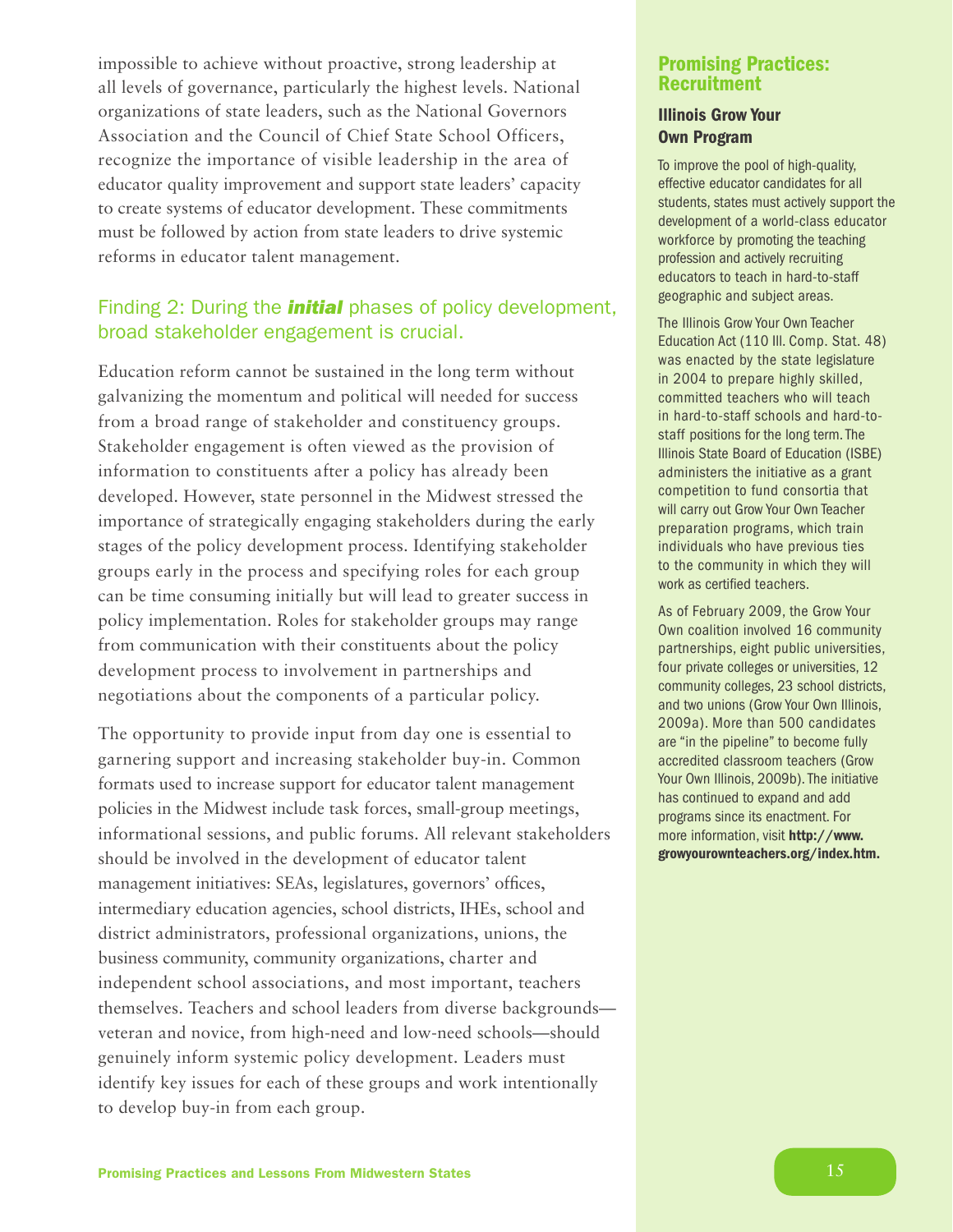### Promising Practices: Induction and Mentoring

### Wisconsin Quality Educator Initiative

Induction programs that build on educator preparation programs produce teachers and school leaders who are better equipped for the challenges they face, become more effective more quickly, and are more likely to remain in the profession.

The Wisconsin Quality Educator Initiative PI 34 instituted a requirement that school districts must provide all beginning educators with a support system. According to the administrative rules, the support system must include the following: ongoing orientation, support seminars, a qualified mentor for each beginning educator who has been trained to contribute to the formative assessment of beginning educators, and an administrator who has been trained in the Professional Development Plan team process.

To support districts in this work, the Wisconsin Department of Public Instruction developed a state-level induction model and examples of promising practices. For more information on the initiative, including state guidelines, best practices, and resources, visit [http://dpi.wi.gov/](http://dpi.wi.gov/Tepdl/wimprograms.html) [Tepdl/wimprograms.html.](http://dpi.wi.gov/Tepdl/wimprograms.html)

Finding 3: Barriers to the implementation of systemic educator talent management policies can be overcome through increased collaboration among SEAs and other stakeholders.

Undoubtedly, stakeholders encounter many political, logistical, and other challenges to the creation and implementation of an educator talent management system that aligns components of the educator career continuum in a cohesive manner. However, state personnel in the Midwest believe that many of these barriers (e.g., lack of resources, difficulty establishing priorities, high administrator turnover, and local control policies) can be overcome with creative solutions.

For example, collaborative efforts and strategic partnerships can reduce the burden of resources on one agency or organization. Such collaboration capitalizes on existing relationships and resources to maximize efficiencies and further reduce financial and personnel burdens. The State Action for Education Leadership Project (SAELP) funded by The Wallace Foundation is one example of how states can benefit from external funding and collaborative, strategic partnerships (see Finding 5 for more information). In addition, clear, transparent communication about the policy development process with external groups builds trust among partners, which is vital to successful policymaking. Finally, the use of technology to engage stakeholders and partners can further facilitate communication while reducing budgetary strain. For example, the Wisconsin Department of Public Instruction (DPI) developed training videos to aid educators in creating their professional development plans and posted them on the DPI website so that all educators throughout the state could access them. These are only some examples provided by Midwest state personnel to overcome obstacles; certainly many other solutions exist. The underlying message, however, remains that although obstacles can hinder or slow down the policy development process, state personnel must strive to find creative solutions to achieve the end result. Policymakers must not let obstacles derail them from the ultimate goal of ensuring effective educators for all students.

# Finding 4: Breaking down interdepartmental silos will facilitate the coordination of policy initiatives.

As evidenced by findings from the regional policy scan and interviews with state personnel, collaboration not only among but also within state agencies is essential to successful policy development. However, collaboration will not happen spontaneously or as a result of individual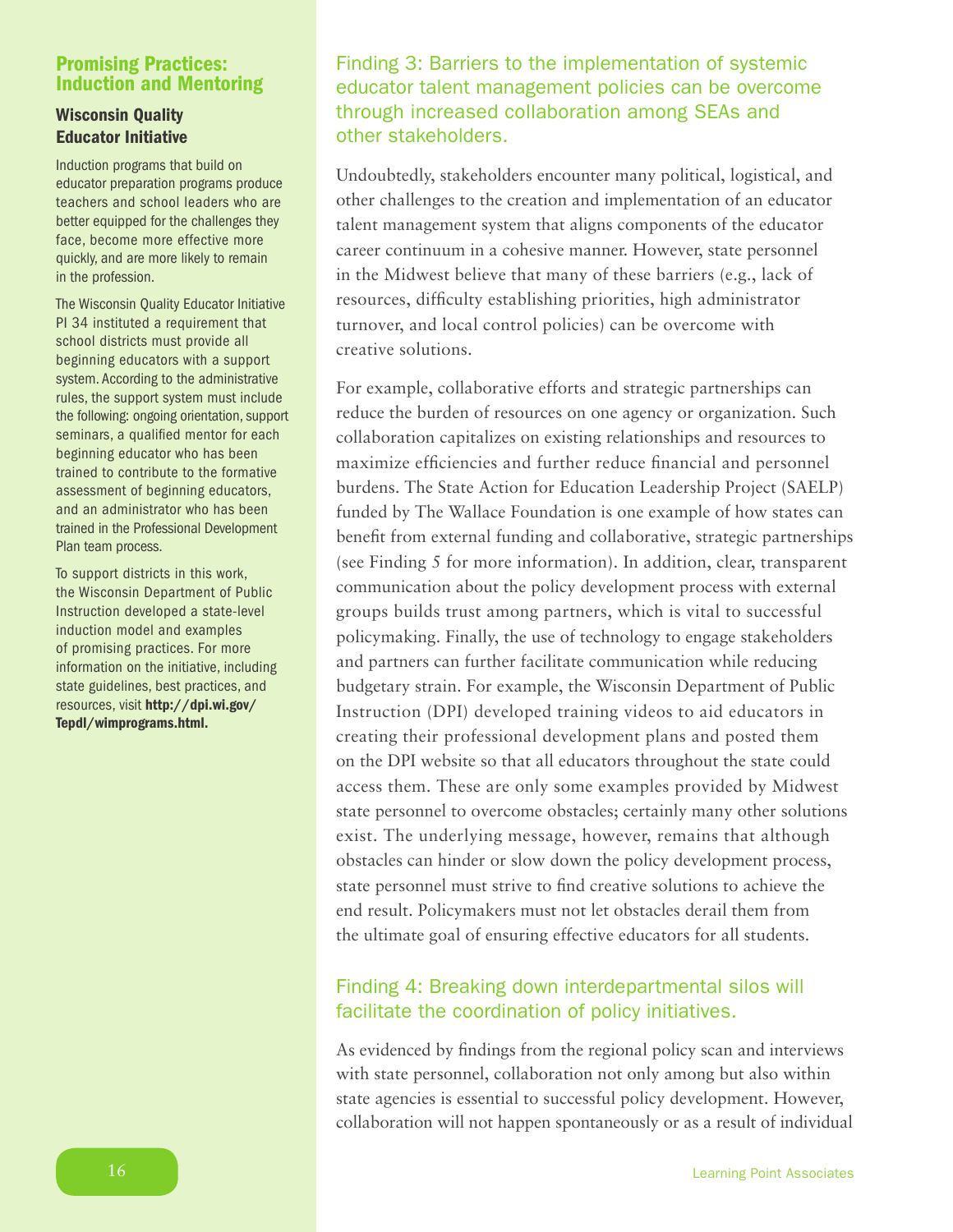efforts and relationships. Instead, systemic avenues, such as crossorganizational structures, must exist for meaningful, productive collaboration to occur. Statewide coordination of educator talent management in SEAs throughout the Midwest seems to be increasing as interdepartmental silos break down and communication structures materialize. In Minnesota, for example, a working group convened to redesign the teacher preparation program approval process through the Minnesota Board of Teaching has consulted with the Minnesota Department of Education to link data on teacher graduates with K–12 schools and districts. Personnel in Michigan also cited the Race to the Top application as an impetus for working cross-organizationally to align professional development, licensure, and preparation initiatives.

The Data Quality Campaign calls for similar cross-organizational structures in the area of data governance. A data governance strategy that breaks down traditional silos within and across departments will, according to the Data Quality Campaign, improve quality and create efficiencies (Laird & Reyna, 2008). If states are committed to developing an effective educator talent management system that strategically leverages available resources to meet the end goals of developing, employing, and maintaining effective educators, then cross-departmental and cross-organizational structures must exist to facilitate the coordination of policy initiatives. Examples of such organizations that exist in the Midwest include educational roundtables (e.g., Indiana's Education Roundtable), monthly leadership meetings among agency heads, and cross-functional departments dedicated to improving teacher quality (e.g., Ohio's Office of Educator Quality). Indiana, Illinois, Minnesota, and Wisconsin also have P–20 working groups in which issues of educator preparation and professional development are addressed. For example, the Minnesota College Readiness Consortium is the coordinating agency for the Minnesota P–20 Education Partnership and also coordinates the Minnesota Principal's Academy, a training academy that aligns principal professional development and preparation to statewide goals. These structures create opportunities for state personnel to build relationships and collaborate to achieve a common goal.

# Finding 5: Programs geared toward recruiting, developing, and supporting school leaders do not exist to the same extent as programs for teachers, if at all.

School leadership quality is the second most important school-level influence (after teacher quality) on student achievement (Leithwood et al., 2004). However, a recent study suggests that only 50 percent

### Promising Practices: Professional Development

### Iowa Professional Development Model

High-quality professional development is ongoing, job-embedded, and differentiated for all staff and faculty (Darling-Hammond, Wei, Andree, Richardson, & Orphanos, 2009; Wurtzel & Curtis, 2008). The Iowa Professional Development Model exhibits these qualities.

Created by the Iowa Department of Education in collaboration with various stakeholders, the Iowa Professional Development Model focuses on improving student learning and engages all educators in intensive, collaborative professional development. The model provides districts with guidance for designing, implementing, and evaluating the district professional development plan. Professional development plans are a required component of district comprehensive improvement plans.

The model further requires individual teacher professional development plans, which must be aligned with the Iowa Teaching Standards and Criteria and the school improvement plan. The model also requires individual administrator professional development plans, which must be aligned with the Iowa School Leadership Standards and the school improvement plan. For more information about the Iowa Professional Development Model, visit [http://www.iowa.gov/](http://www.iowa.gov/educate/pdmtm/state.html) [educate/pdmtm/state.html.](http://www.iowa.gov/educate/pdmtm/state.html)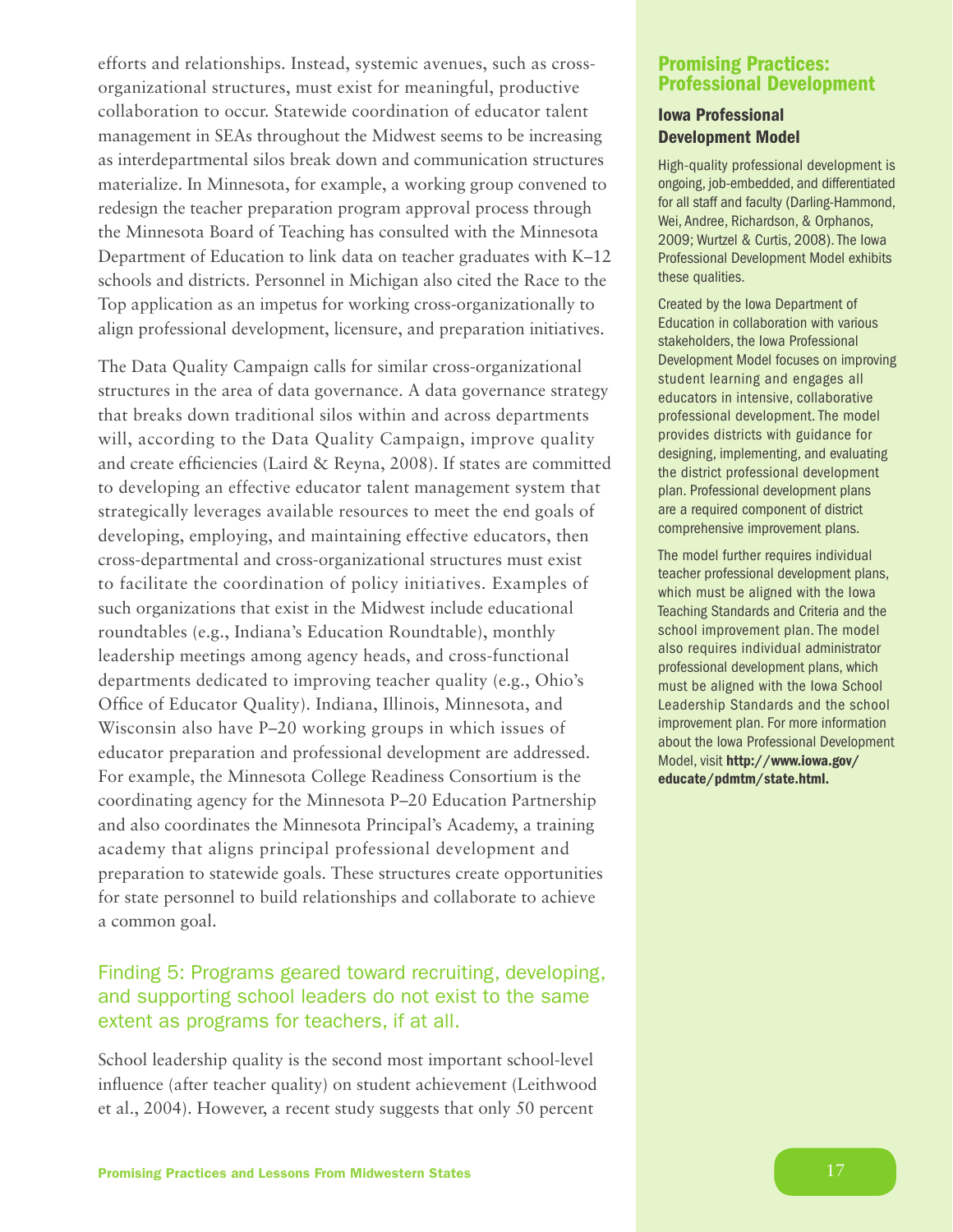### Promising Practices: Compensation and **Incentives**

### Minnesota Quality Compensation for Teachers (Q Comp)

Compensation and other incentives can be a vital policy lever to developing, supporting, and retaining high-quality, effective educators. The Quality Compensation for Teachers (Q Comp) program in Minnesota rewards teachers financially for several activities and accomplishments, including jobembedded professional development.

Q Comp is a comprehensive, districtbased, voluntary program for educator talent management that encompasses several areas of the educator career continuum—professional development, teacher performance evaluation and management, and performance pay. Based loosely on the Teacher Advancement Program model, Q Comp is tailored to meet the needs of districts and schools. Each district or charter school can apply with a locally designed Q Comp plan developed with the input of multiple stakeholders that complies with state regulations. For more information on the Q Comp program, visit [http://education.](http://education.state.mn.us/MDE/Teacher_Support/QComp/index.html) [state.mn.us/MDE/Teacher\\_Support/](http://education.state.mn.us/MDE/Teacher_Support/QComp/index.html) [QComp/index.html.](http://education.state.mn.us/MDE/Teacher_Support/QComp/index.html)

of newly hired high school principals stay for three years and that less than 30 percent stay for five years, with retention rates lower in low-performing and economically disadvantaged schools (Fuller & Young, 2009). Unfortunately, policies and initiatives aimed at addressing school leader quality are noticeably lacking compared with those that focus on teacher quality. Nearly all Midwestern states have standards for school leaders, and the majority of states require professional development for and evaluations of school administrators. However, there are remarkably few initiatives aimed at improving the preparation, recruitment, hiring, induction, working conditions, or compensation for principals despite evidence that these factors strongly influence decisions to become school leaders (Pijanowski, Hewitt, & Brady, 2009).

Of the initiatives that do exist to support school leaders, SAELP, funded by The Wallace Foundation, is currently being implemented in six of the seven Midwestern states studied: Illinois, Indiana, Iowa, Michigan, Ohio, and Wisconsin. The goal across all 22 states funded through this program is the same—to develop and support effective leaders in the education system with the ultimate goal of improving student achievement. However, the mechanism and structures by which this goal is accomplished varies by state.

In Ohio, for example, SAELP funds a partnership between the Ohio Department of Education, five school districts (Akron, Cleveland Heights–University Heights, Canton, Toledo, and Youngstown), and five IHEs (Antioch McGregor University, Ohio Dominican University, Kent State University, University of Cincinnati, and Wright State University). The goal of the partnership is to improve student achievement by increasing district and school leadership quality through an internally developed leadership system, which outlines the state, district, and SAELP roles with respect to standards, training, and conditions necessary for educator success. SAELP in Ohio relies on the Ohio Leadership Development Framework developed by the Ohio Department of Education to bring together urban educators—including administrators, teachers, and union leaders—to participate in professional development opportunities during which they learn to share and utilize data and leadership best practices. Another major initiative funded by SAELP in Ohio is Ohio Urban Principal Endorsement. Through this initiative, the Ohio Department of Education is developing an urban principal training program and endorsement credential that will identify promising candidates and provide them with training to become certified principals with an urban leadership endorsement.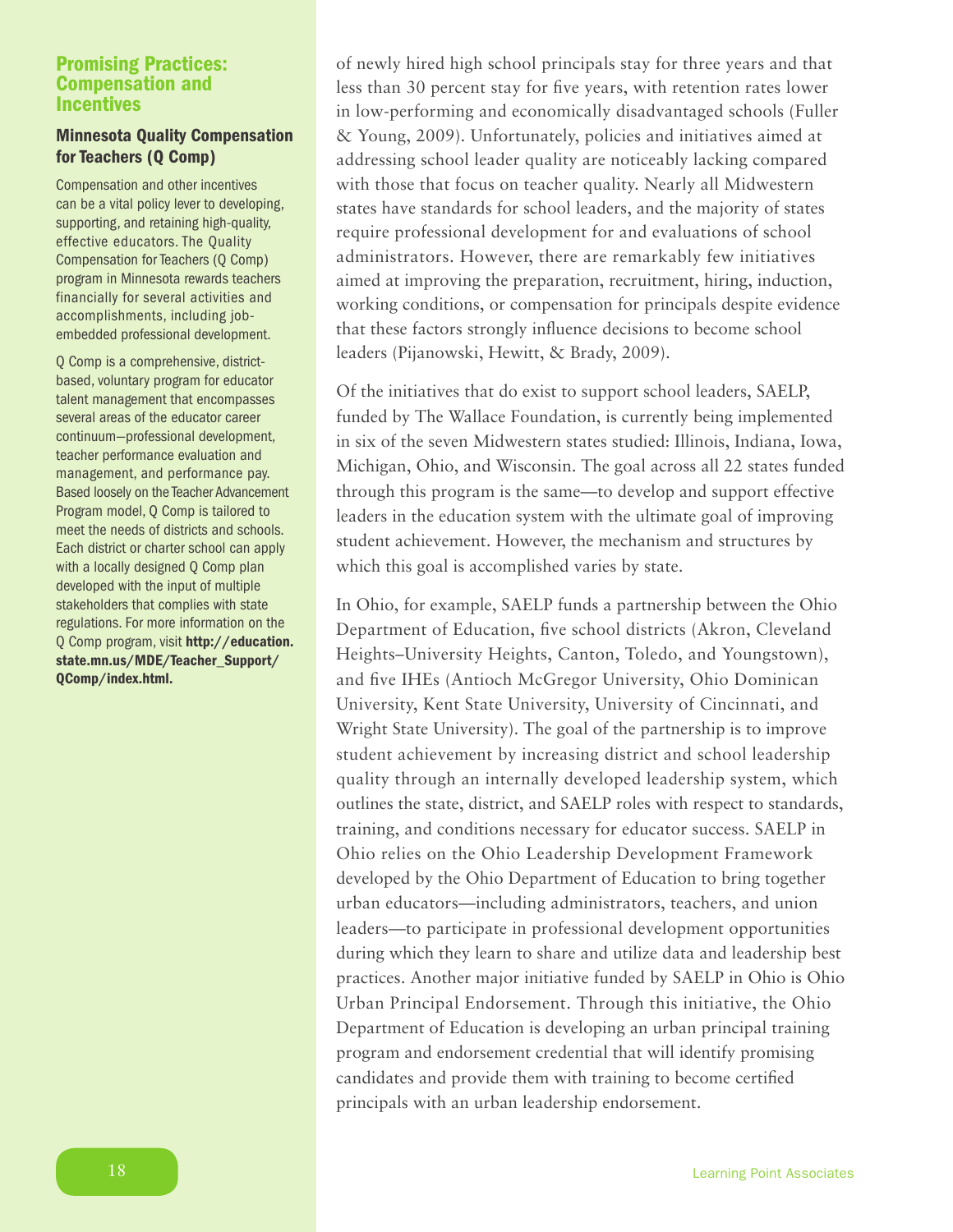SAELP-funded projects are one way in which the career continuum for school leaders is being addressed at the state-level. However, states also must be willing to invest financial and personnel resources and prioritize school leadership as an integral component to improving educator quality. This attention to school leader quality is especially necessary in light of the importance that teachers attach to their school leaders. For example, in a teacher survey, conducted as part of the Retaining Teacher Talent Study (Learning Point Associates & Public Agenda, 2009), working with a principal who really helps teachers improve their effectiveness was cited by 38 percent of teachers who intended to leave the profession as a factor that would *definitely* change their minds about leaving and was cited by an additional 29 percent of such teachers as a factor that *might* change their minds (Public Agenda, 2009). By better managing talent at the leadership level, states can simultaneously improve the retention, morale, and effectiveness of teachers.

# Finding 6: States vary greatly in their ability to project educator supply and demand.

The ability to gauge the supply and demand of educators is critical for a state concerned with ensuring effective teachers and principals for all students. High-quality information about supply and demand allows for targeted investments to address areas of shortage, and in cases in which shortages are found to exist, it provides evidence to support the case for greater investment in the teacher workforce a case that is sometimes brushed aside due to its costliness and lack of immediate returns.

Historically, states have attempted to determine levels of teacher supply and demand periodically, but in the past decade, such practice has become systematic (annually or biannually) in some states in the Midwest. Lindsay, Wan, and Gossin-Wilson (2009) find that these studies tend to be conducted to comply with state or federal statutes and can cost up to \$35,000. Some states provide information only on the number of uncertified or out-of-field teachers. Some states project student enrollment and teacher retirement information. Other states collect no information at all. Most states emphasize teacher supply, with only two states in the Midwest attempting to forecast the demand for teachers. If states do not ascertain the demand for teachers, they will encounter challenges in determining whether supply meets demand and whether action needs to be taken to recruit and retain more teachers (Behrstock, 2009). Therefore, states should articulate their projected demand for teachers and collect and publish meaningful data on whether the supply of teachers meets this demand.

### Promising Practices: Working Conditions

### Ohio Teaching and Learning Conditions Survey

Nearly every study that addresses educator attrition discusses the significance of working conditions. The aspects of working conditions that emerge from the literature relate to school culture, support, student discipline, workload, and the physical school buildings in which educators work. All these aspects of an educator's working environment can affect recruitment, performance, and retention.

Recognizing the importance of this component, Ohio administers the Ohio Teaching and Learning Conditions survey periodically to assess teachers' perceptions of their working conditions. Every school and district with a satisfactory response rate receives a customized report, along with resources developed by the Ohio Department of Education and its partners. The goal of survey administration is to use data to inform school improvement planning, faculty conversation, community engagement, and consideration of district and state policies and programs. The survey is supported by a consortium of partners, including the Ohio Department of Education, the Ohio Education Association, the Ohio Federation of Teachers, the Ohio Association of Secondary School Administrators, and the Center for Teaching Quality.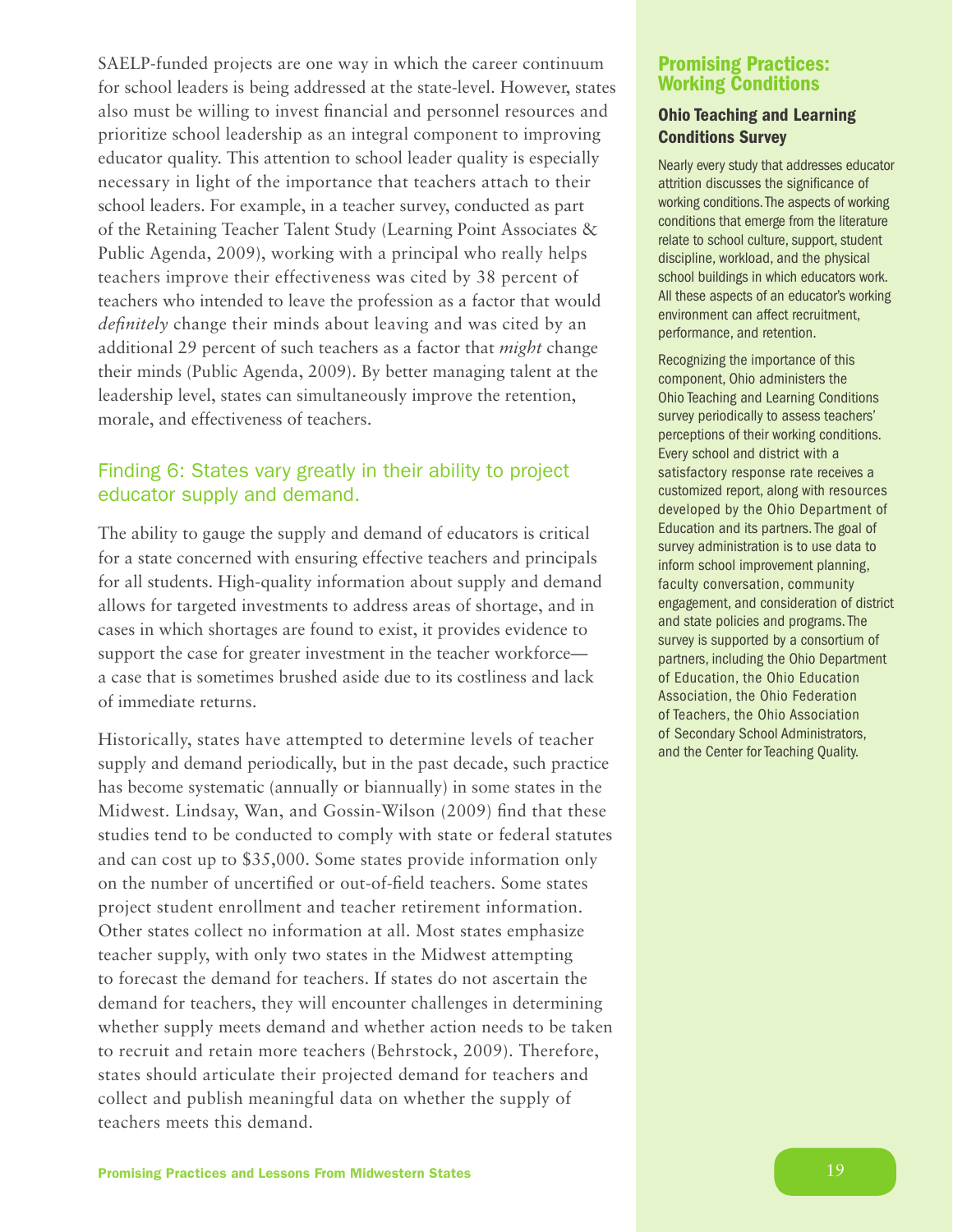### Promising Practices: Performance Management

### Iowa Administrator Evaluation

Throughout the Midwest and in much of the country, advances in teacher talent management are not mirrored by advances in school leader talent management, but Iowa is an exception. In 2007, Iowa created the Administrator Quality Program to improve student achievement by enhancing the quality of Iowa public school leaders. Specifically, the program requires adherence to the Iowa Standards for School Leaders as a minimum basis for administrator evaluation and professional development plans and improvement in mentoring and induction programs, professional development, and evaluations (Iowa Administrative Code 281-83.8).

The legislation that drives this program stipulates that, after their initial year as administrators, career administrators are evaluated annually on the basis of the six Iowa Standards for School Leaders. The law also requires, at minimum, that new administrators have an evaluation during their initial year of employment. After the initial summative evaluation, the law requires an annual formative assessment on the principals' individual professional development plan. The three-year summative evaluation requires documentation of competence on the six standards, meeting of district expectations drawn from the district's comprehensive school improvement plan and building improvement plan, individual professional development plan attainment, and other supporting documentation. The evaluation is required to provide opportunities for personal and professional growth and must be ongoing and connected to school improvement goals.

For more information on Iowa's innovative performance management system for school leaders, visit [http://www.iowa.gov/educate/index.](http://www.iowa.gov/educate/index.php?option=com_content&task=view&id=1447&Itemid=2448) php?option=com\_content&task=view& [id=1447&Itemid=2448](http://www.iowa.gov/educate/index.php?option=com_content&task=view&id=1447&Itemid=2448).

# Finding 7: States only minimally monitor how well their investments in educator quality policies achieve their intended goals.

Evaluation of initiatives is necessary to make informed decisions about program effectiveness and whether programs should be expanded, discontinued, or revised (Rossi, Lipsey, & Freeman, 2004). However, often evaluations are conducted only when mandated for compliance reasons. In the area of educator quality, states only minimally assess the extent to which educator quality policies achieve their intended goals. Though program evaluations and data usage exist in some states in the area of educator quality, there is little evidence that evaluations or collected data will be used to better inform policymaking or improve programs or policies. Consequently, states have difficulty assessing the effects or characteristics of a particular program or policy in terms of scope, participants, resources, duration, outcomes, and so on. Policymakers must seek to develop consensus about the best measures to determine whether a program or policy is effective and then make those results transparent to the public. In addition to monitoring policies and programs, state leaders should monitor the alignment and comprehensiveness of their educator talent management system.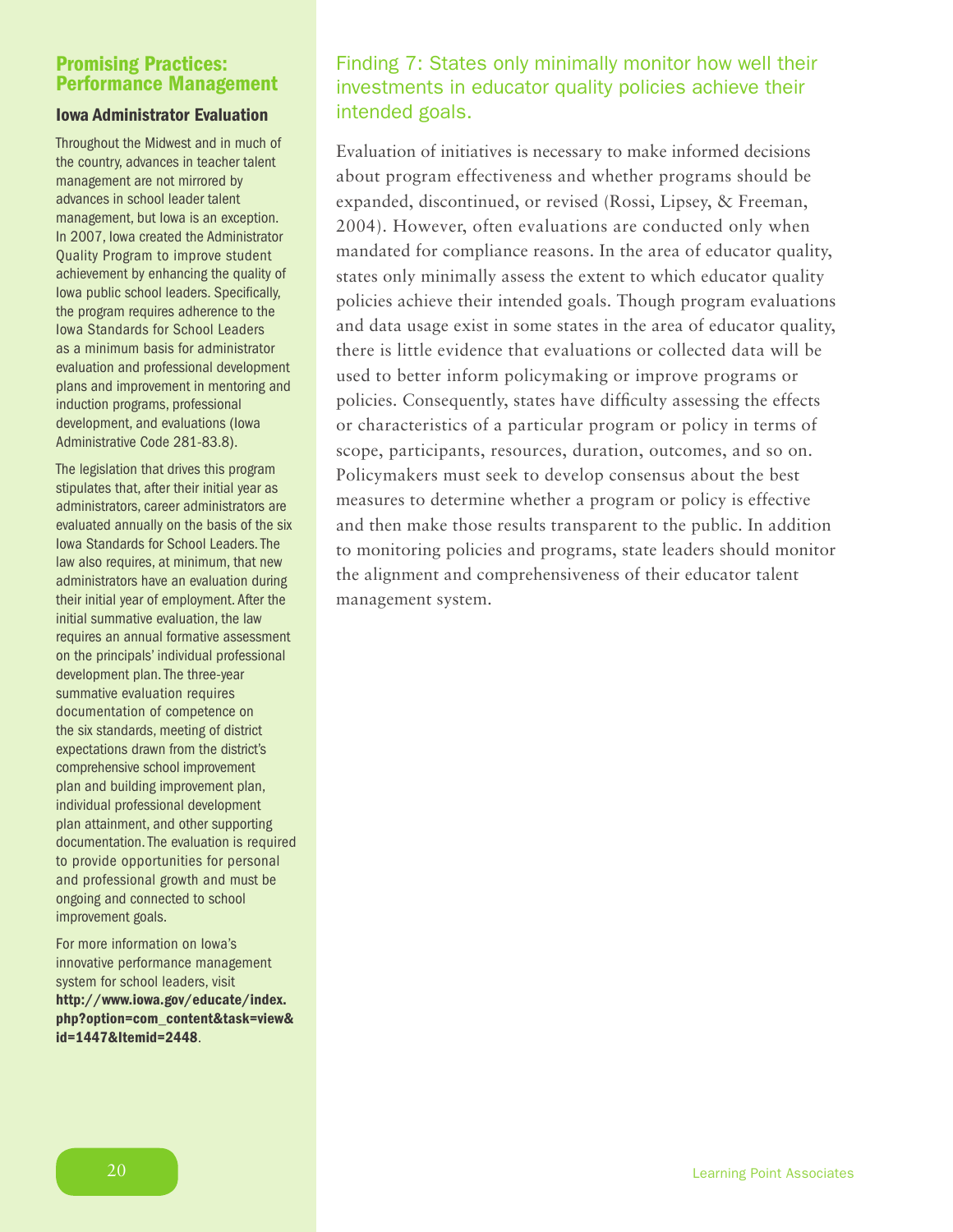# Moving Toward an Aligned Educator Talent Management System

### Implications for Policymakers

Given the findings and promising practices highlighted in this policy analysis, proactive leadership clearly is needed to lead collaborative efforts in creating systemic approaches to educator talent management. The following recommendations provide considerations and next steps for state policymakers in moving toward a more cohesive, aligned, and intentional system of developing, recruiting, and retaining effective educators for all students.

Recommendation 1: Assess the status quo of your educator quality policies. In order to determine what changes must be made, policymakers must first understand the strengths and weaknesses of the existing system. Policymakers should ask how current policies compare with research-based best practices and examine ways in which a systemic initiative might build on previous efforts. One such example is *A METworksSM Regional Summary: Educator Talent Management in the Midwest* (Bhatt, Wraight, Meyer, Cushing, Behrstock, & Rahnema, 2009). This regional summary draws from METworks reports produced for each state that compare states' policies with the research-based best practices as put forth in the METworks Framework.

Recommendation 2: Create a cross-organizational team to develop a unified vision and strategic plan for educator quality in your state. As evidenced by findings in the Midwest, states need to develop structures within and across agencies that allow for more collaboration regarding the issue of educator quality. Policymakers must create periodic, systematic opportunities to develop partnerships and encourage trust between stakeholders instead of relying on ad hoc relationships for policy development.

Recommendation 3: Identify all stakeholder groups and partners and specify the level of engagement for each group at every stage of the policy development process. Leaders of policy initiatives should be aware of all stakeholder groups that need to be involved in the development process and then determine the best strategy for engagement. The plan for stakeholder engagement must be explicitly stated, with clear roles defined for individuals and stakeholder groups. In addition, all levels of engagement—from the provision of information to involvement in networking and active partnerships—should be considered.

Recommendation 4: Focus on the development of school leaders as well as teachers. Though much of the research on educator quality focuses on the importance of high-quality, effective teachers, emerging literature suggests that school leadership is also an imperative component for providing high-quality education to students. State policymakers must think strategically about the development of school leaders and teachers in each area of the career continuum. Perhaps most important, policies for school leaders and teachers must be aligned with one another to ensure that all educators are working toward the same common vision.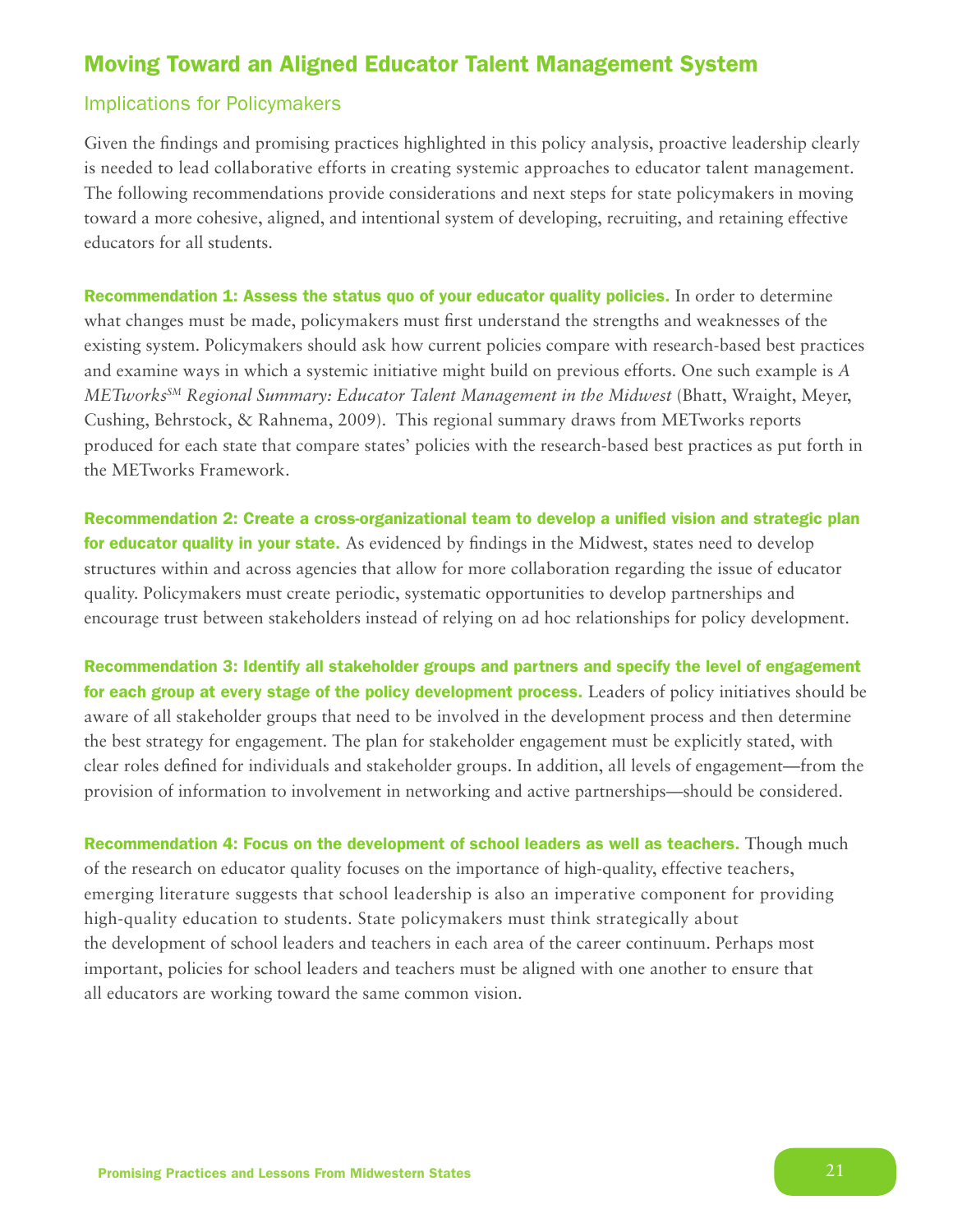Recommendation 5: Ensure that all initiatives to improve educator quality will be assessed on how well they meet the intended goal. As with any state initiative in which significant resources are invested, monitoring and evaluation of efforts to systemically improve educator quality are critical to the development of effective policies. Policymakers must commit resources and personnel to assess the extent to which the intended goals are being met. Furthermore, assessment must be part of the policy dialogue from the beginning so that achievable, measurable results can be identified and studied.

### The Need for Action

Although the education field is diverse and expansive, all stakeholders are working toward the common purpose of improving student learning and offering more opportunities for student success. Increasingly, stakeholders also are working with the common presumption that highly effective teachers and school leaders are the key to helping students succeed. Some may champion one idea for improving educator effectiveness and some another, but to create an education system that works for all learners, leaders must be able to understand how individual policy levers work as a cohesive whole to improve or hinder educator quality.

Most citizens currently look to their state leaders to make genuine advances in the quality of educators and the public education system. The only way states can ensure such advancement is by comprehensively addressing the whole educator quality policy spectrum—from preparation and recruitment to compensation and working conditions to evaluations and the hiring or termination of educators. This policy analysis shed light on how these educator quality improvement goals can be accomplished by highlighting the experiences of the Midwestern states. By continually sharing ideas and experiences with one another, states can gain knowledge about what works in systemic educator talent management and continue to build momentum in addressing this long-standing issue of critical importance.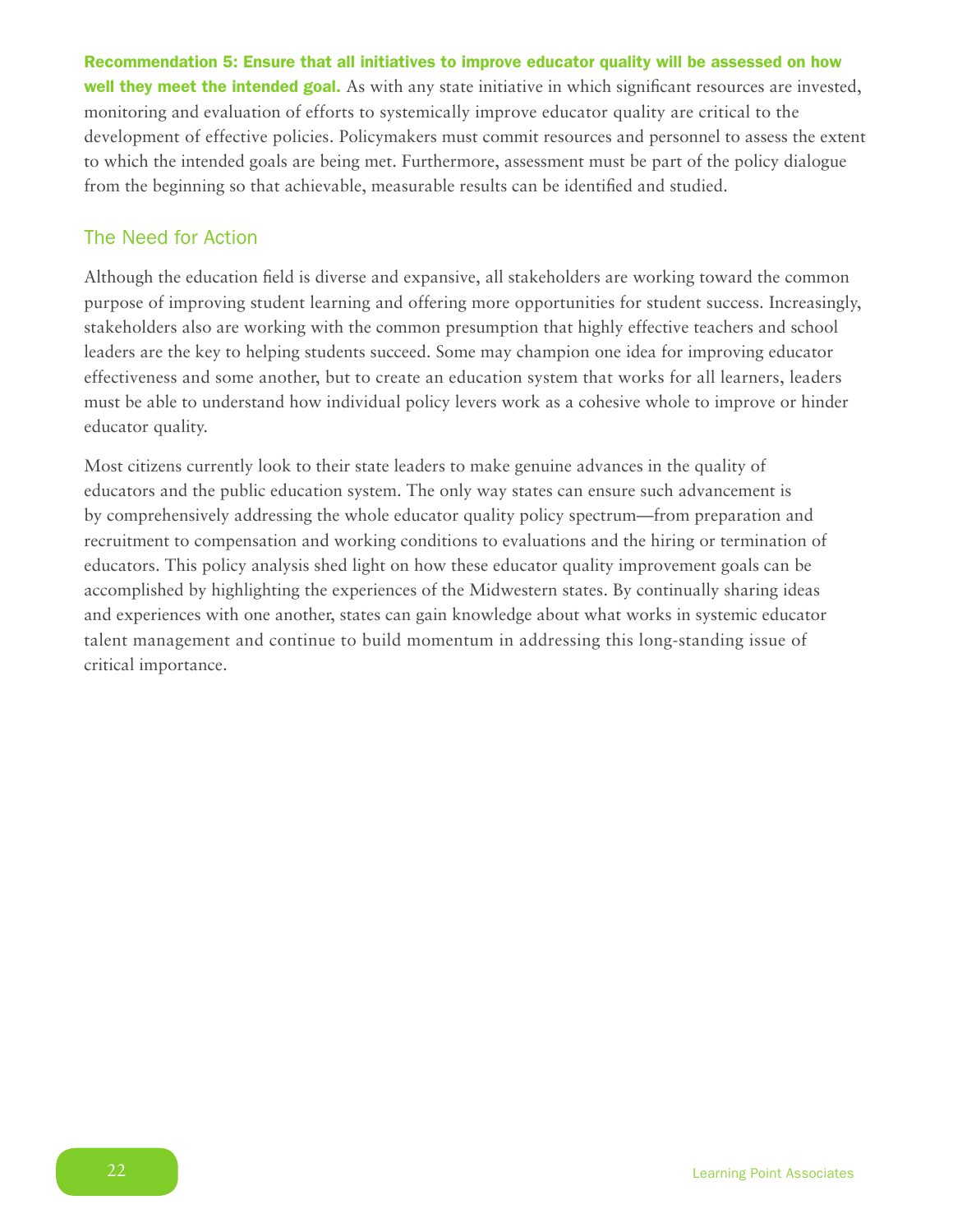# **References**

- American Recovery and Reinvestment Act of 2009, Pub. L. No. 111-5, 123 Stat. 115 (2009). Retrieved April 27, 2010, from http://frwebgate.access.gpo.gov/cgi-bin/getdoc.cgi?dbname=111\_cong\_ bills&docid=f:h1enr.txt.pdf
- Behrstock, E. (2009). *Teacher shortage in England and Illinois: A comparative history.* Unpublished doctoral dissertation, Oxford University, United Kingdom.
- Behrstock, E., Meyer, C., Wraight, S., & Bhatt, M. (2009). *Managing educator talent: A research-based framework for district and state policymakers.* Naperville, IL: Learning Point Associates.
- Bhatt, M., Wraight, S., Meyer, C., Cushing, E., Behrstock, E., & Rahnema, L. (2009). *A METworks<sup>SM</sup> regional summary: Educator talent management in the Midwest.* Naperville, IL: Learning Point Associates. .
- Darling-Hammond, L., Wei, R., Andree, A., Richardson, N., & Orphanos, S. (2009). *Professional learning in the learning profession: A status report on teacher development in the United States and abroad*. Washington, DC: National Staff Development Council. Retrieved April 27, 2010, from http://www.srnleads.org/resources/publications/pdf/nsdc\_profdev\_short\_report.pdf
- Editorial Projects in Education. (2009, January 8). Quality counts 2009: Portrait of a population: How English language learners are putting schools to the test [Special issue]. *Education Week, 28*(17).
- Fuller, E., & Young, M. (2009). *Tenure and retention of newly hired principals in Texas.* Austin, TX: Texas High School Project. Retrieved April 27, 2010, from http://www.ucea.org/storage/pdf/ IB%201\_Principal%20Tenure%20and%20Retention%20in%20Texas%20of%20Newly%20 Hired%20Principals\_10\_8\_09.pdf
- Grow Your Own Illinois. (2009a). *Community-based program builds bonds between teachers, neighborhoods* (Press release). Chicago: Author. Retrieved April 27, 2010, from http://www. growyourownteachers.org/ForMedia/GYO2009Release1.pdf
- Grow Your Own Illinois. (2009b). *Community organizers + involved citizens = an educational success* (Press release). Chicago: Author. Retrieved April 27, 2010, from http://www.growyourownteachers. org/ForMedia/GYO2009Release2.pdf
- Imazeki, J., & Goe, L. (2009). *The distribution of highly-qualified, experienced teachers: Challenges and opportunities* (TQ Research & Policy Brief). Washington, DC: National Comprehensive Center for Teacher Quality. Retrieved April 27, 2010, from http://www.tqsource.org/publications/ August2009Brief.pdf
- Koppich, J., & Showalter, C. (2008). *Strategic management of human capital: A cross-case analysis of five districts*. Madison, WI: Strategic Management of Human Capital. Retrieved April 27, 2010, <http://www.smhc-cpre.org/wp-content/uploads/2008/11/smhc-cross-case-analysis.pdf>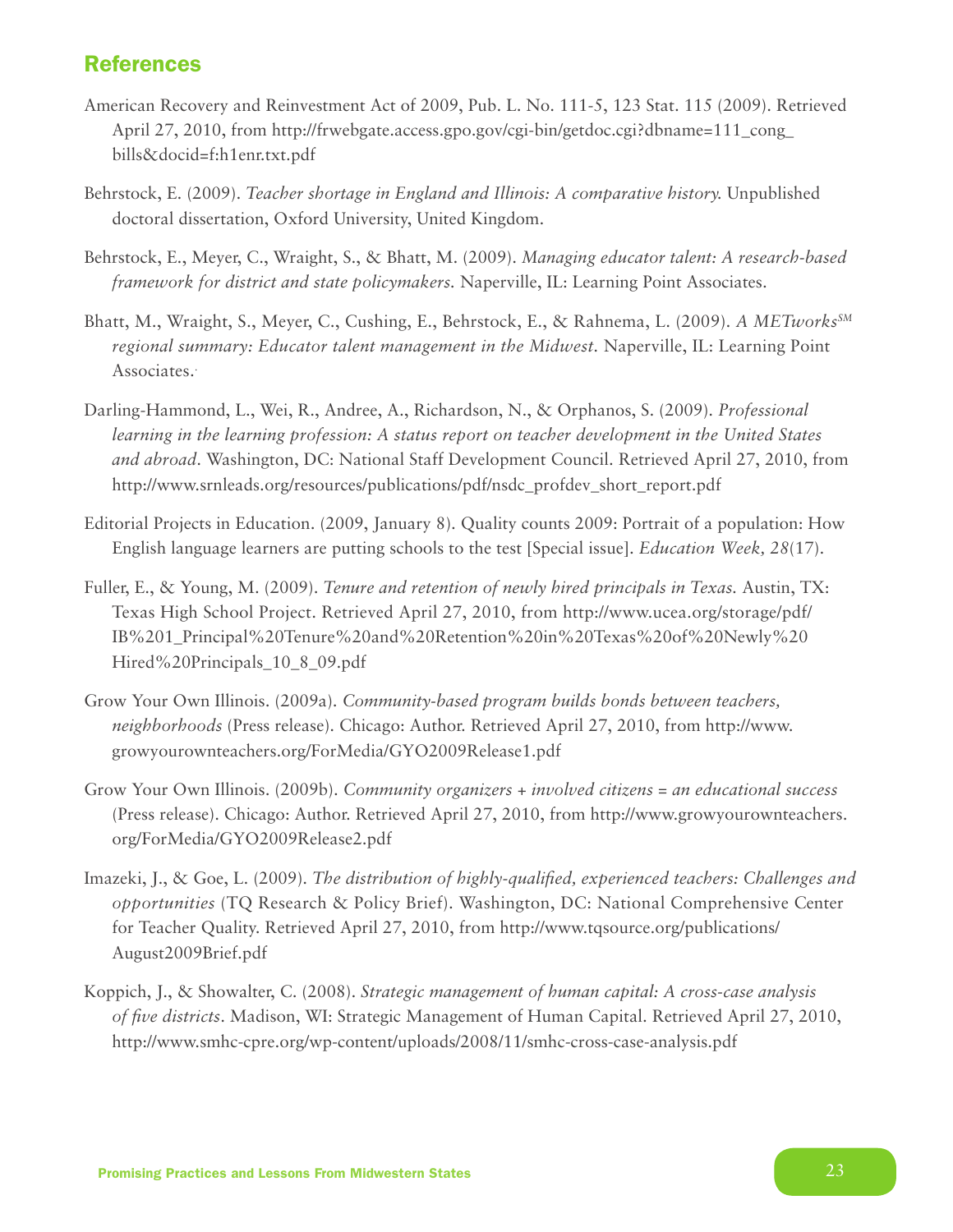- Laird, E., & Reyna, R. (2008). *Data governance: Changing culture, breaking down silos and deciding who is in control.* Washington, DC: Data Quality Campaign. Retrieved April 27, 2010, from http://www.dataqualitycampaign.org/files/meetings-dqc\_quarterly\_issue\_brief-072908.pdf
- Learning Point Associates & Public Agenda. (2009). *Retaining teacher talent study.* Naperville, IL, and New York: Authors. Retrieved April 27, 2010, from http://www.retainingteachertalent.org
- Leithwood, K. A., Louis, K. S., Anderson, S. E., & Wahlstrom, K. L. (2004). *How leadership influences student learning*. New York: The Wallace Foundation. Retrieved April 27, 2010, from http://www.wallacefoundation.org/SiteCollectionDocuments/WF/Knowledge%20Center/Attachments/ PDF/ReviewofResearch-LearningFromLeadership.pdf
- Lindsay, J. J., Wan, Y., & Gossin-Wilson, W. (2009). *Methodologies used by Midwest region states for studying teacher supply and demand* (Issues & Answers Report, REL 2008–No. 080). Washington, DC: U.S. Department of Education, Institute of Education Sciences, National Center for Education Evaluation and Regional Assistance, Regional Educational Laboratory Midwest. Retrieved April 27, 2010, from http://ies.ed.gov/ncee/edlabs/regions/midwest/pdf/REL\_2009080.pdf
- National Council on Teacher Quality. (2008). *State teacher policy yearbook: What states can do to retain effective new teachers*. Washington, DC: Author. Retrieved April 27, 2010, from http://www.nctq.org/ stpy08/reports/stpy\_national.pdf
- No Child Left Behind Act of 2001, Pub. L. No. 107-110, 115 Stat. 1425. (2002). Retrieved April 27, 2010, from http://www.ed.gov/policy/elsec/leg/esea02/index.html
- Pijanowski, J. C., Hewitt, P. M., & Brady, K. P. (2009). Superintendents' perceptions of the principal shortage. *NASSP Bulletin, 93*(2), 85–95.
- Public Agenda. (2009). *Retaining teacher talent survey of teachers: Full survey data.* New York: Author. Retrieved April 27, 2010, from http://www.learningpt.org/expertise/educatorquality/genY/ FullSurveyData.pdf
- Rice, J. K., Roellke, C., Sparks, D., & Kolbe, T. (2009). Piecing together the teacher policy landscape: A policy problem typology. *Teachers College Record, 111*(2), 511–546.
- Rivkin, S., Hanushek, E., & Kain, J. (2005). Teachers, schools, and academic achievement. *Econometrica, 73*(2), 417–458. Retrieved April 27, 2010, from http://edpro.stanford.edu/ Hanushek/admin/pages/files/uploads/teachers.econometrica.pdf
- Rossi, P. H., Lipsey, M. W., & Freeman, H. E. (2004). *Evaluation: A systemic approach* (7th ed.). Thousand Oaks, CA: Sage.
- Wurtzel, J., & Curtis, R. (2008). *Human capital framework for K–12 urban education: Organizing for success* [Working draft]. Washington, DC: The Aspen Institute. Retrieved April 27, 2010, from http://www.aspeninstitute.org/sites/default/files/content/upload/FrameworkCombined\_071708.pdf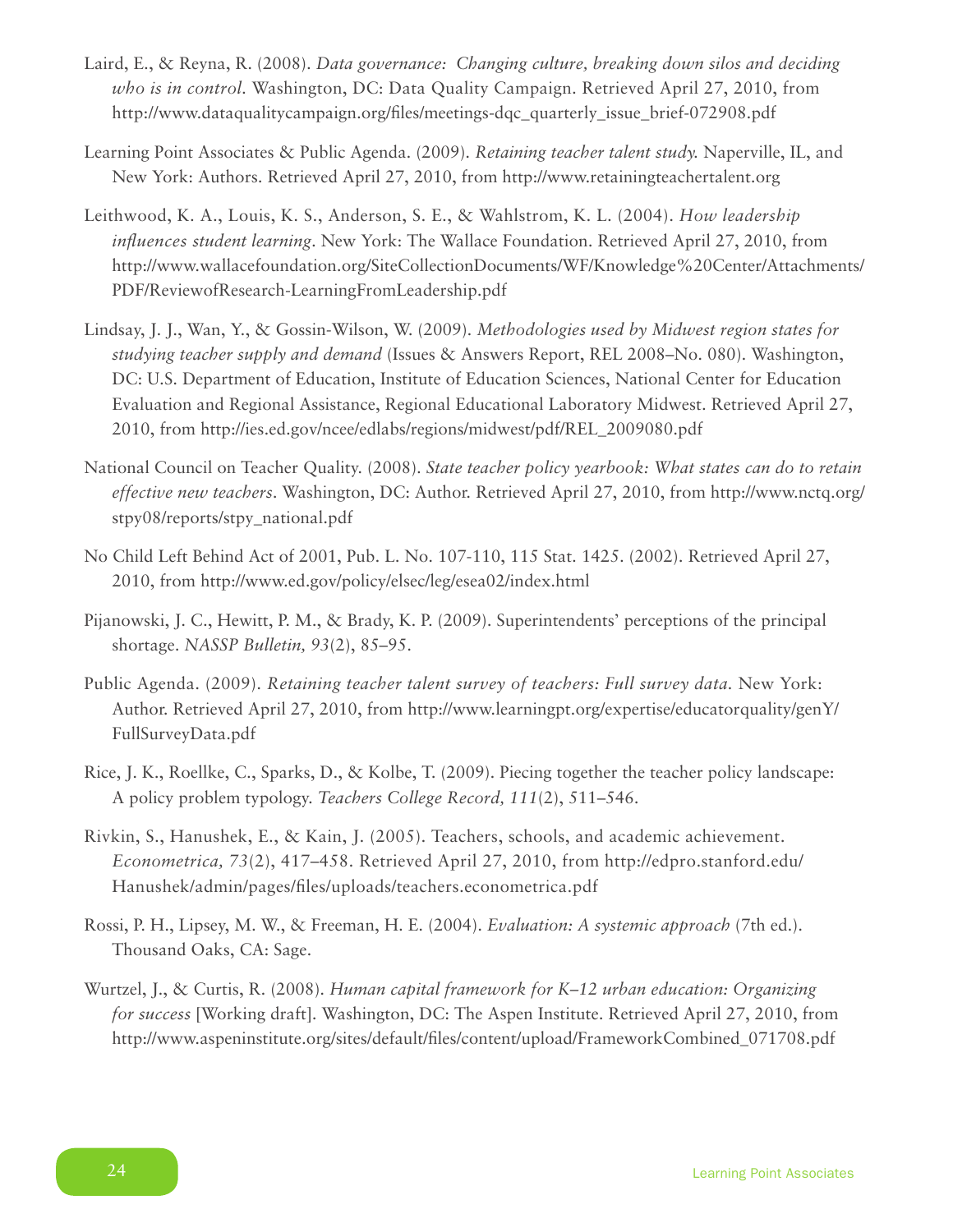# About Learning Point Associates

Learning Point Associates is a nonprofit educational consulting organization with 25 years of direct experience working with and for educators and policymakers across the country to transform education systems and student learning. Our vision is an education system that works for all learners, and our mission is to deliver the knowledge, strategies, and results so educators will make research-based decisions that produce sustained improvements throughout the education system.

Learning Point Associates manages a diversified portfolio of work ranging from direct consulting assignments to major federal contracts and grants. Since 1984, Learning Point Associates has operated the regional educational laboratory serving the Midwest—initially known as the North Central Regional Educational Laboratory® (NCREL®) and now known as REL Midwest. Learning Point Associates also operates the National Comprehensive Center for Teacher Quality, National Charter School Resource Center, Great Lakes East Comprehensive Center, and Great Lakes West Comprehensive Center.